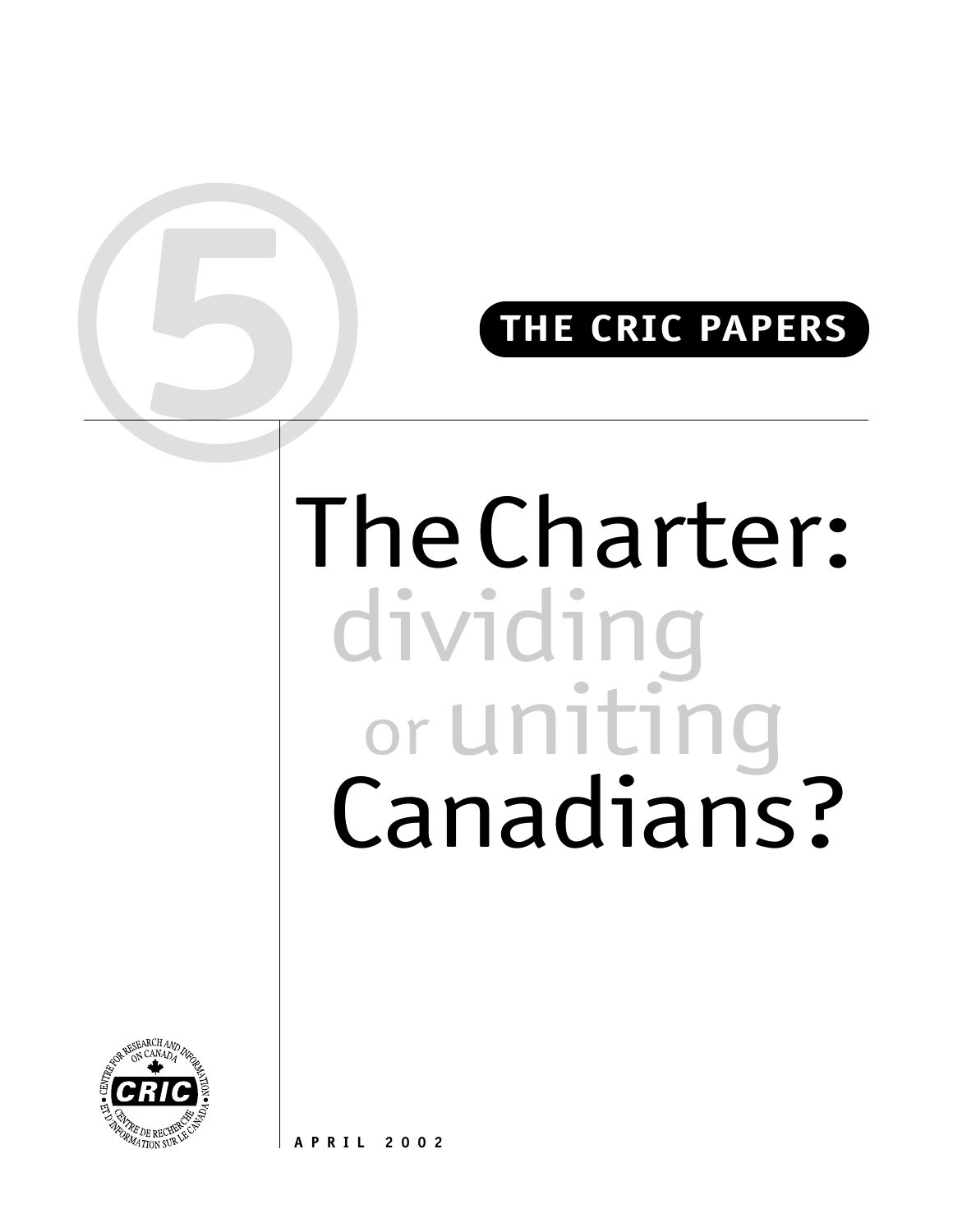Centre for Research and Information on Canada (CRIC) 2000 McGill College Avenue, Suite 250 Montréal, Quebec H3A 3H3 1-800-363-0963 Fax: (514) 843-4590 www.ccu-cuc.ca

*Ce document est aussi disponible en français.*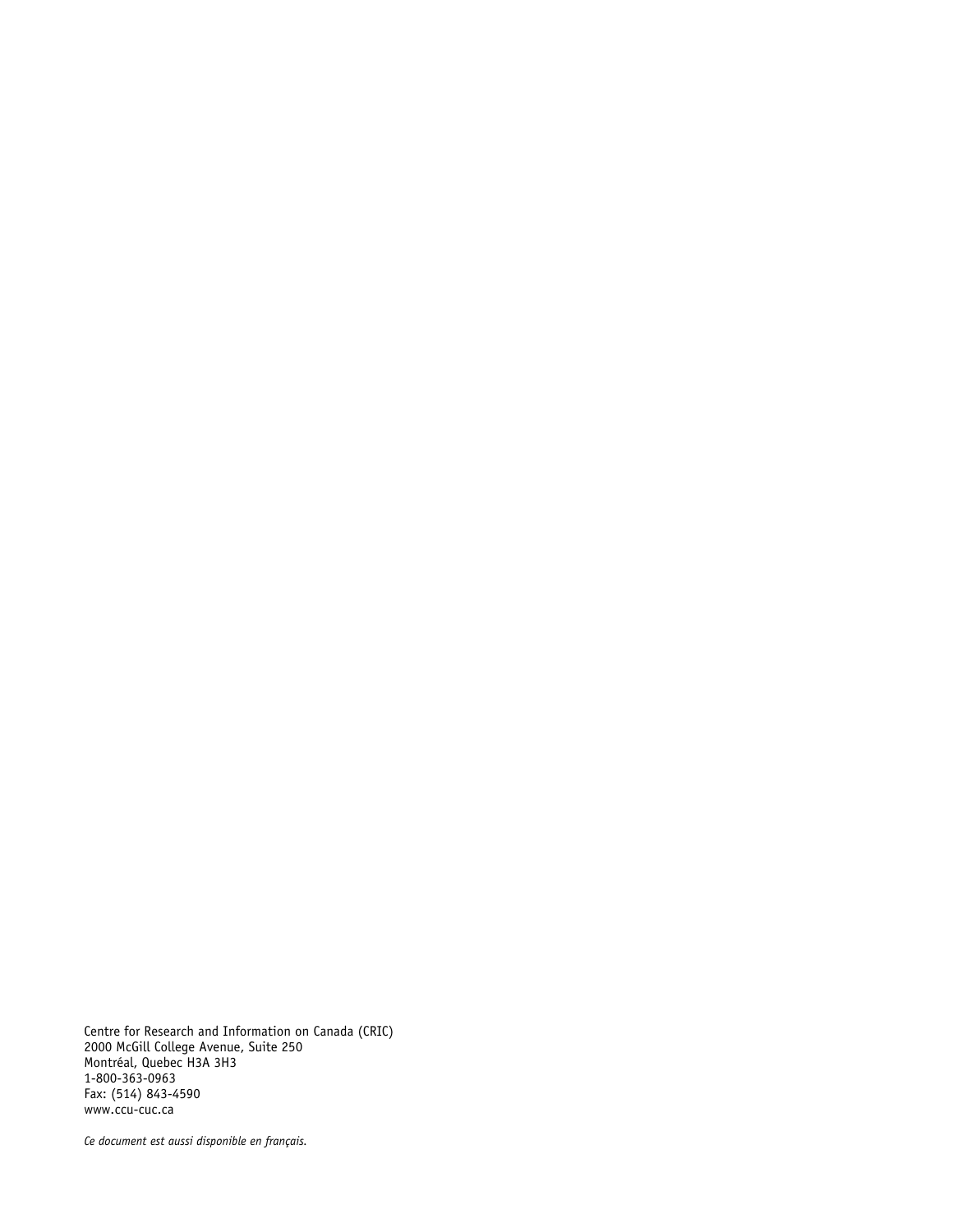# Table of Contents

| <b>Preface</b><br><b>Overview</b><br>1. The Charter in Principle<br>2. The Charter in Practice<br>Official Languages<br>Sexual Orientation<br>Freedom of Expression<br>The Rights of Refugee Claimants<br>Aboriginal Rights<br>3. Reasonable Limits?<br>4. Parliament and the Courts<br>Judging the Judges<br>Agreement with Court Decisions<br>The Courts vs. Parliament: Who Decides?<br>Section 33<br>5. Does the Charter Go too Far?<br><b>Equality Rights</b><br>Legal Rights<br>Common Values?<br>6. National Unity Revisited<br>A Final Word |
|-----------------------------------------------------------------------------------------------------------------------------------------------------------------------------------------------------------------------------------------------------------------------------------------------------------------------------------------------------------------------------------------------------------------------------------------------------------------------------------------------------------------------------------------------------|
|                                                                                                                                                                                                                                                                                                                                                                                                                                                                                                                                                     |
|                                                                                                                                                                                                                                                                                                                                                                                                                                                                                                                                                     |
|                                                                                                                                                                                                                                                                                                                                                                                                                                                                                                                                                     |
|                                                                                                                                                                                                                                                                                                                                                                                                                                                                                                                                                     |
|                                                                                                                                                                                                                                                                                                                                                                                                                                                                                                                                                     |
|                                                                                                                                                                                                                                                                                                                                                                                                                                                                                                                                                     |
|                                                                                                                                                                                                                                                                                                                                                                                                                                                                                                                                                     |
|                                                                                                                                                                                                                                                                                                                                                                                                                                                                                                                                                     |
|                                                                                                                                                                                                                                                                                                                                                                                                                                                                                                                                                     |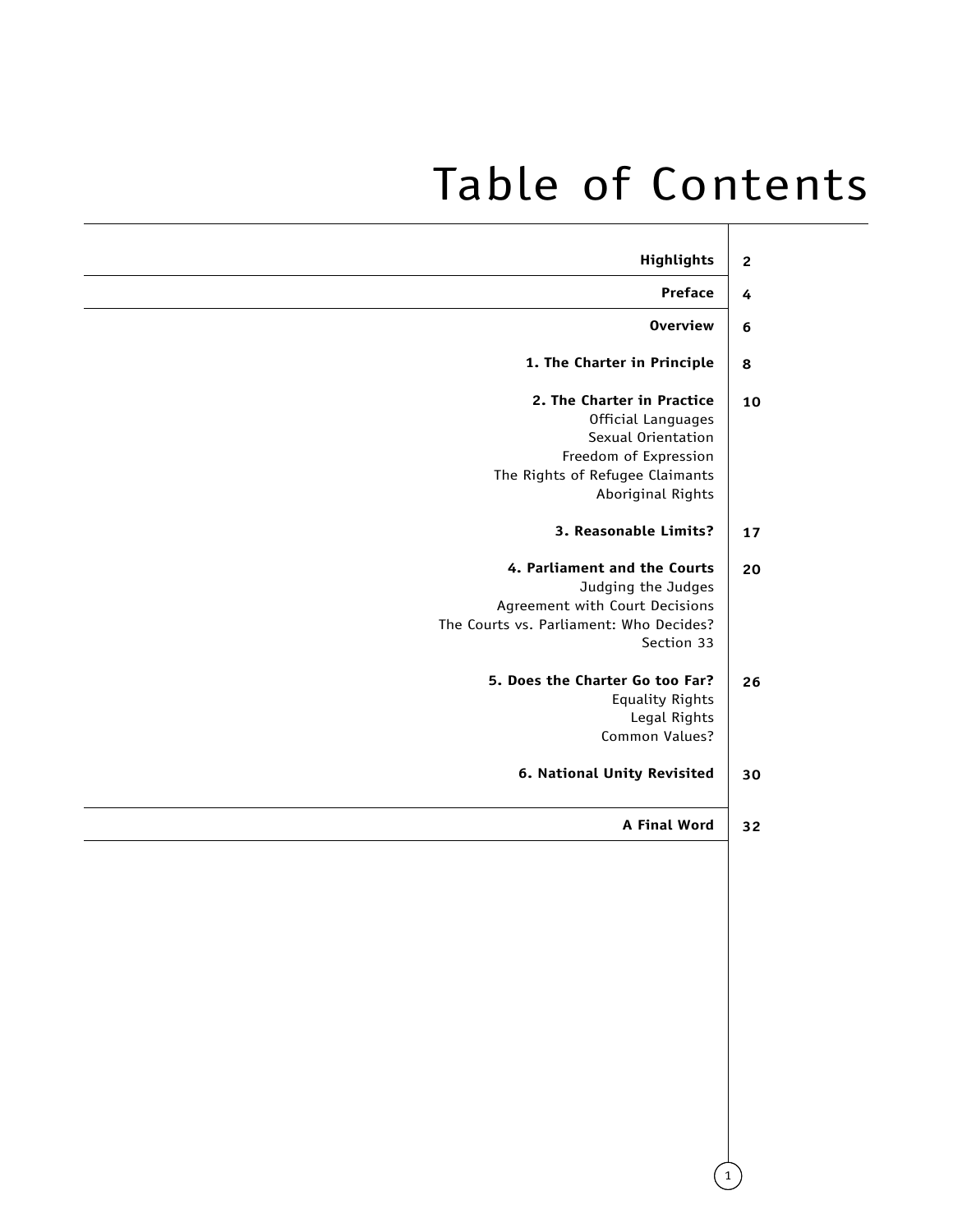# Highlights

- The Canadian Charter of Rights and Freedoms is viewed favourably by large majorities in all regions, with the highest rate of approval in Quebec (91%), and the lowest in the West (86%). Approval of the Charter is higher than in previous years.
- 71% say that the Court and not Parliament should have the final say when the Supreme Court declares a law unconstitutional because it conflicts with the Charter. This figure is higher than in previous years.
- A smaller majority (54%) opposes the Charter section that allows governments to override the courts and pass a law that the courts have declared unconstitutional. But a sizeable minority (41%) think that governments should have this power. In Quebec, 57% oppose the override.
- Despite its opposition in principle to the override clause, a majority (55%) thinks that the government should override the Supreme Court if the Court rules that the government's new anti-terrorism law violates some civil liberties.
- More generally, 66% agree that it is all right to suspend the usual civil rights, if the federal government says there is a national emergency, and a majority in Parliament agrees; 28 % disagree.
- A small majority of Canadians (56%) are prepared to give the police more power to detect and arrest criminals, even if it means the civil rights of some might not be respected. 41% take the opposite view.
- Significant numbers of Canadians are prepared to limit the protection of freedom of expression in certain circumstances, such as banning the spread of racial hatred (82%) or pornography that degrades women (68%).
- 61% feel that the Court was wrong to strike down the government's attempt to limit spending by interest groups on advertising supporting a party or candidate during an election campaign.
- 51% agree with the Court that an outright ban on tobacco advertising is too severe a restriction on the right to freedom of expression; 47% disagree.
- French-speaking families living outside Quebec should have the right to have their children educated in French, according to 86% of Canadians outside Quebec. In Quebec, 88% agree that English-speaking families should be able to have their children educated in English.
- Support for French-language education rights in western Canada (85%) is as high as it is in Ontario.
- A majority (55%) believes the Charter has united Canadians, making them more aware of common values, while 39% say it has divided Canadians because we have become too willing to push for our own particular rights regardless of the views of other people.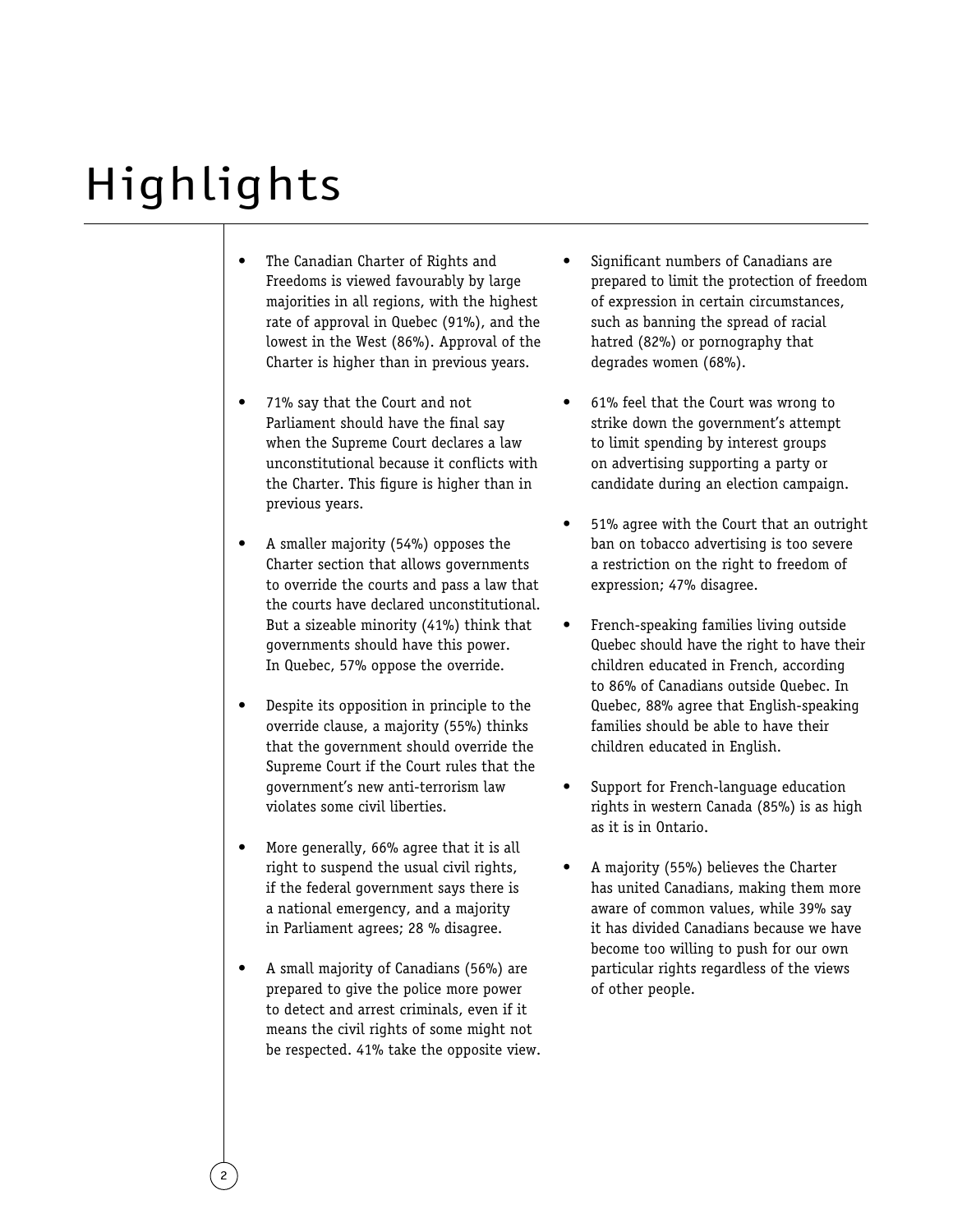- Canadians agree (78%) with the courts that the Charter's prohibition of discrimination should be extended to gays and lesbians. 20% disagree.
- Only 11% say the Charter goes *too far* in protecting the rights of minority groups, and even fewer (6%) say this is true in the case of the rights of women.
- 78% agree with the Supreme Court's decision that refugee claimants on Canadian soil have a right to a fair hearing. When told that this decision means longer delays for determining whether refugee claimants should be allowed to stay in Canada, a majority (60%) continues to support the Court.
- 86% approve of the section in the Charter that calls for it to be interpreted consistent with the preservation and enhancement of Canada's multicultural heritage.

3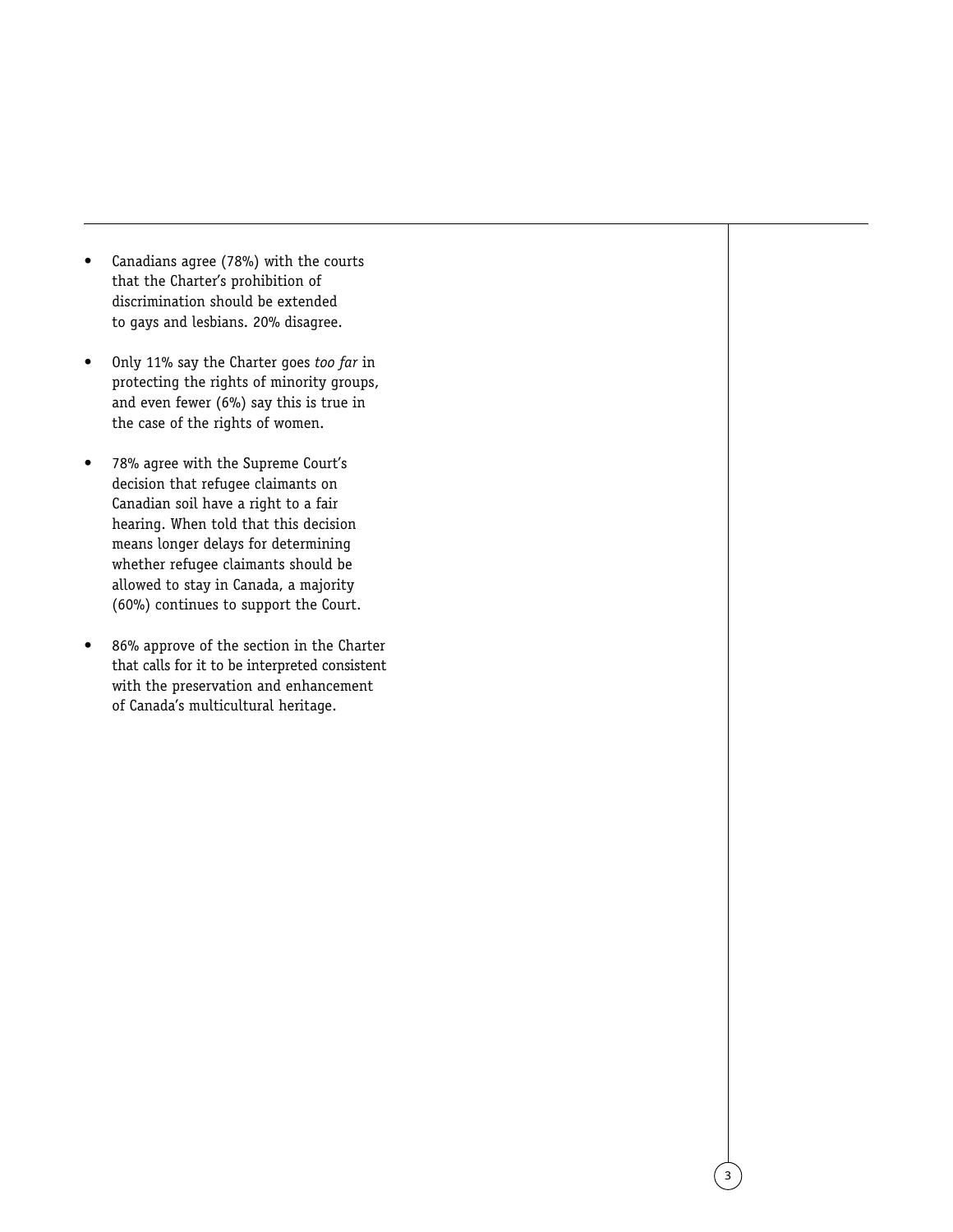# Preface

Canadians are deeply attached to the Charter of Rights and Freedoms. In recent years, nine out of ten surveyed have said the Charter is important to their sense of national identity. The Charter is seen as important to Canadian identity by more people than is the national anthem or the flag.1

But it is more than a symbol. Early advocates of a constitutionally entrenched charter of rights saw it as the best way to protect both individuals and minorities by imposing firm limits on "the tyranny of the majority" and the state's ability to interfere with personal freedom.

It also was hoped that a charter of rights would strengthen national unity in two important ways; unite Canadians of all origins through a powerful statement of shared political values; and defuse conflict between Anglophones and Francophones by providing constitutional protections for minority language and education rights.

That the Charter was intended to protect rights and strengthen national unity is manifest in Prime Minister Pierre Trudeau's remarks at the ceremony where it was signed into law:

*"I speak of a country where every person is free to fulfill himself or herself to the utmost, unhindered by the arbitrary actions of Government . . . . If individuals and minorities do not feel protection against the possibility of the tyranny of the majority, if French-speaking Canadians or native peoples or new Canadians do not feel they will be treated with justice, it is useless to ask them to open their hearts and minds to their fellow Canadians." 2*

In the ensuing 20 years, Canadians have used the Charter frequently in defence of their rights and freedoms. In the process, however, the Charter has, on occasion, become the source of considerable controversy. It has provided the legal basis for court decisions on such divisive issues as abortion, assisted suicide, homosexuality, pornography, hate literature, police powers, the rights of the accused, and Quebec's French language laws. Moreover, the many successful court challenges of government actions have led some to argue that the courts have become too "activist" – effectively displacing democratically elected legislatures as the forums in which key public policy disputes are settled.

<sup>&</sup>lt;sup>1</sup> The exact question asked by Environics is: "How important are the following to the Canadian identity: very important, somewhat important, not very important or not at all important? The Charter of Rights and Freedoms." The same question was asked about other items, including the national anthem and the flag. In 2000, the most recent year in which the question was asked, 94% of those surveyed said the Charter was important to the Canadian identity (source: Environics Research Group).

<sup>&</sup>lt;sup>2</sup> Pierre Trudeau, speech on Parliament Hill, April 17, 1982, as quoted in Thomas Walkom, "Rights Charter Lauded by PM", *The Globe and Mail* (Toronto), 19 April 1982, p. 10.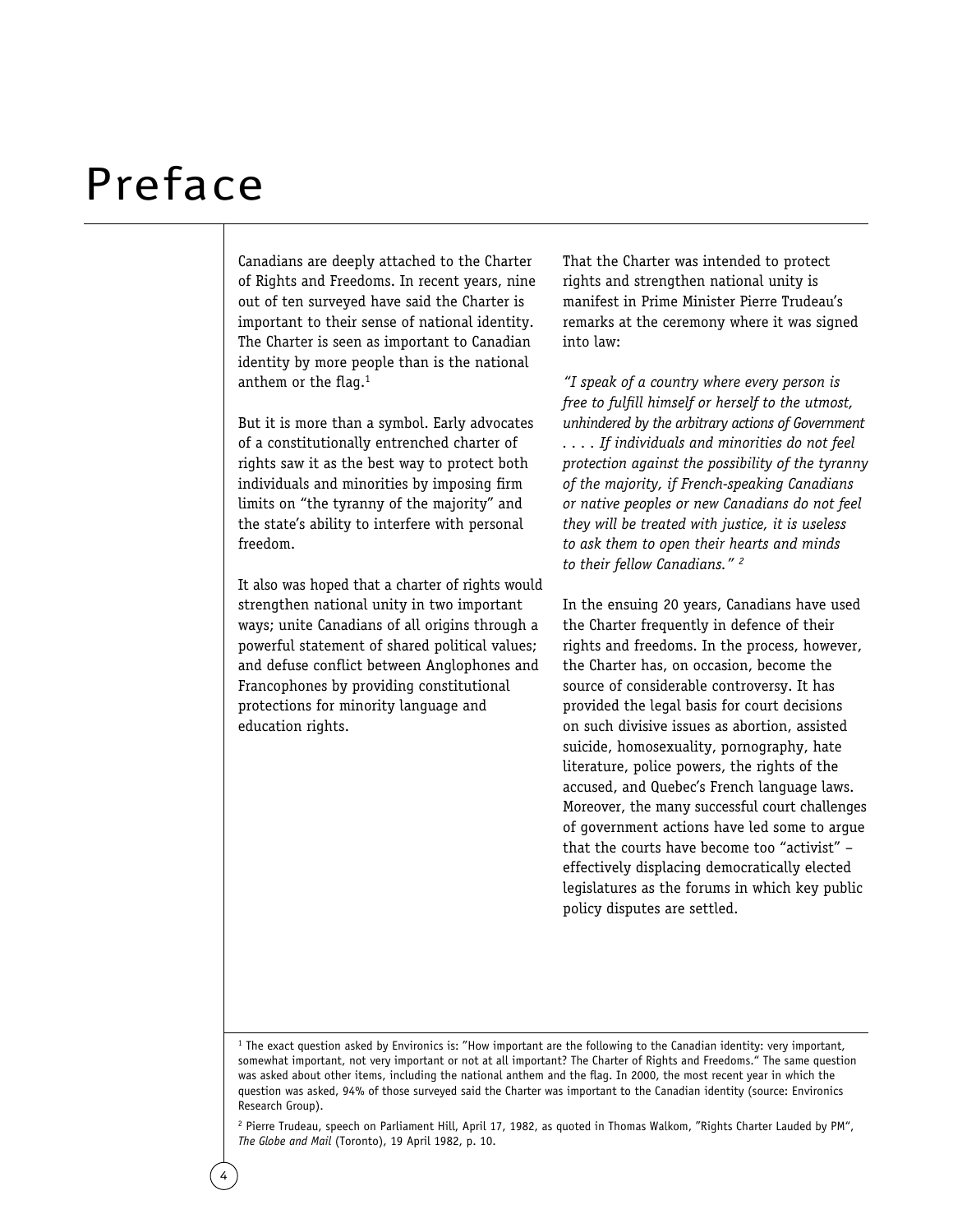To mark the Charter's 20<sup>th</sup> anniversary, the Centre for Research and Information on Canada (CRIC) commissioned a national public opinion survey to measure what Canadians think about the Charter and how the courts have interpreted its specific clauses. The survey provides insight into how attitudes about the Charter have evolved.

# **METHODOLOGY**

The survey was conducted on behalf of CRIC by Environics Research Group. Environics contacted 1,402 Canadians 18 years of age and over by telephone between February 11 and 17, 2002. Results for a survey of this size can be considered accurate to within plus or minus 2.6%, nineteen times out of twenty. The survey is the most extensive conducted on rights and freedoms in Canada since 1987.

# **ACKNOWLEDGEMENTS**

The survey and this paper benefited from suggestions offered by a number of people. We would like to thank Donna Dasko, Joseph Fletcher, Jean-François Gaudreault-DesBiens, Matthew Mendelsohn, and Maurice Pinard for their contributions. CRIC also thanks Janet Hiebert and Paul Howe for their advice, and Environics Research Group for making available the results of some of their earlier surveys.

5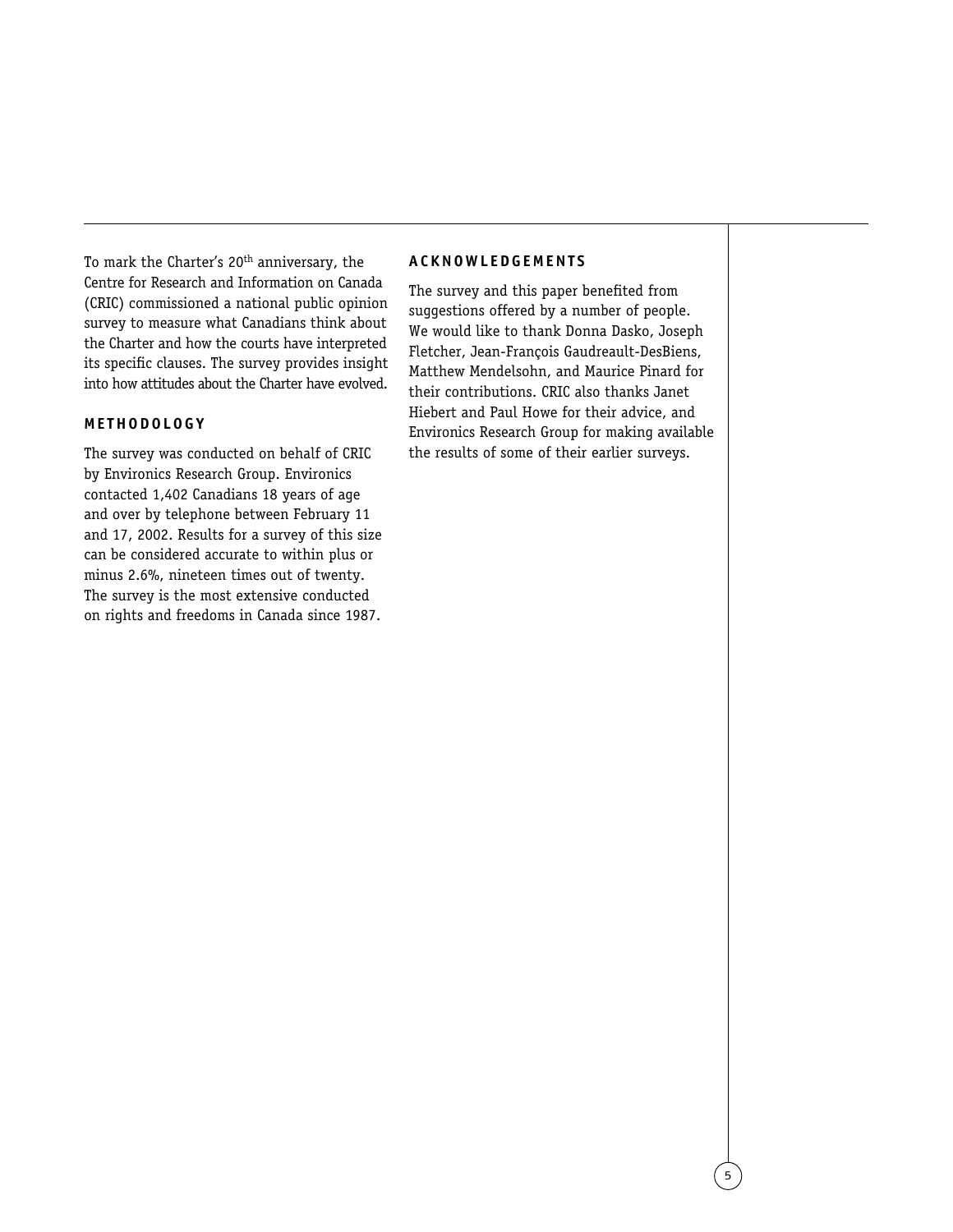# Overview

*"While most Canadians have heard about it [the Charter of Rights and Freedoms], they have only the foggiest idea of what is in it. News reports make them aware that the Charter is being dealt with in the courts, but they do not have an overall perspective on how the judiciary is interpreting it or how these court rulings are influencing Canadian life." <sup>3</sup>*

> There are some who worry about polling because they feel that the public is often poorly informed about the issues in question. They miss the point. Citizens are surveyed not because they are policy experts, but because they are the ones to whom governments are accountable. Opinion polls such as this one are report cards on the degree to which key elements of the political system enjoy public confidence. They also define the values and policy preferences that shape citizens' political expectations and actions.

> This survey is not intended to help settle disputes among legal scholars or constitutional experts, but to provide information about the public's likes and dislikes when it comes to the Charter and the rights and freedoms that it guarantees. It identifies a number of different messages that the public is sending about this fundamental part of the constitution. These must be understood if governments, judges, lawyers and activists want to ensure that public confidence is maintained in Canada's political and judicial system.

> The first message is that the public strongly supports the Charter generally and many of the specific principles it upholds. Canadians overwhelmingly think that the Charter is good for the country. Over 70% are satisfied with

the extent to which the Charter protects their own rights. Particularly striking is the high level of support in all regions for the Charter's clauses relating to official languages and multiculturalism, which suggests that bilingualism and multiculturalism are values now widely shared throughout Canada. Also striking is the fact that Canadians, almost unanimously, reject the notion that the Charter goes too far in protecting the rights of minority groups or women. In fact, Canadians are much more likely to say the Charter should go further than to say it does not go far enough.

This is welcome news to the Charter's strongest supporters, but a second message gives pause. What are civil libertarians – that is, those who seek to minimize the state's restrictions on individual freedom — to make of the fact that two thirds of those who consider the Charter "a good thing" also believe that government should be able to suspend civil rights in a national emergency? Or what should they make of these findings:

- a majority think the government should disregard any judgment that finds its new anti-terrorism law violates civil rights;
- a majority feels it is more important to give the police more powers to catch criminals than it is to ensure that civil rights are respected;
- a majority approves of court decisions upholding bans on some forms of pornography and hate literature.

<sup>3</sup> Peter H. Russel, "Foreword", in Ian Greene, *The Charter of Rights* (Toronto: James Lorimier & Company, 1989), vii.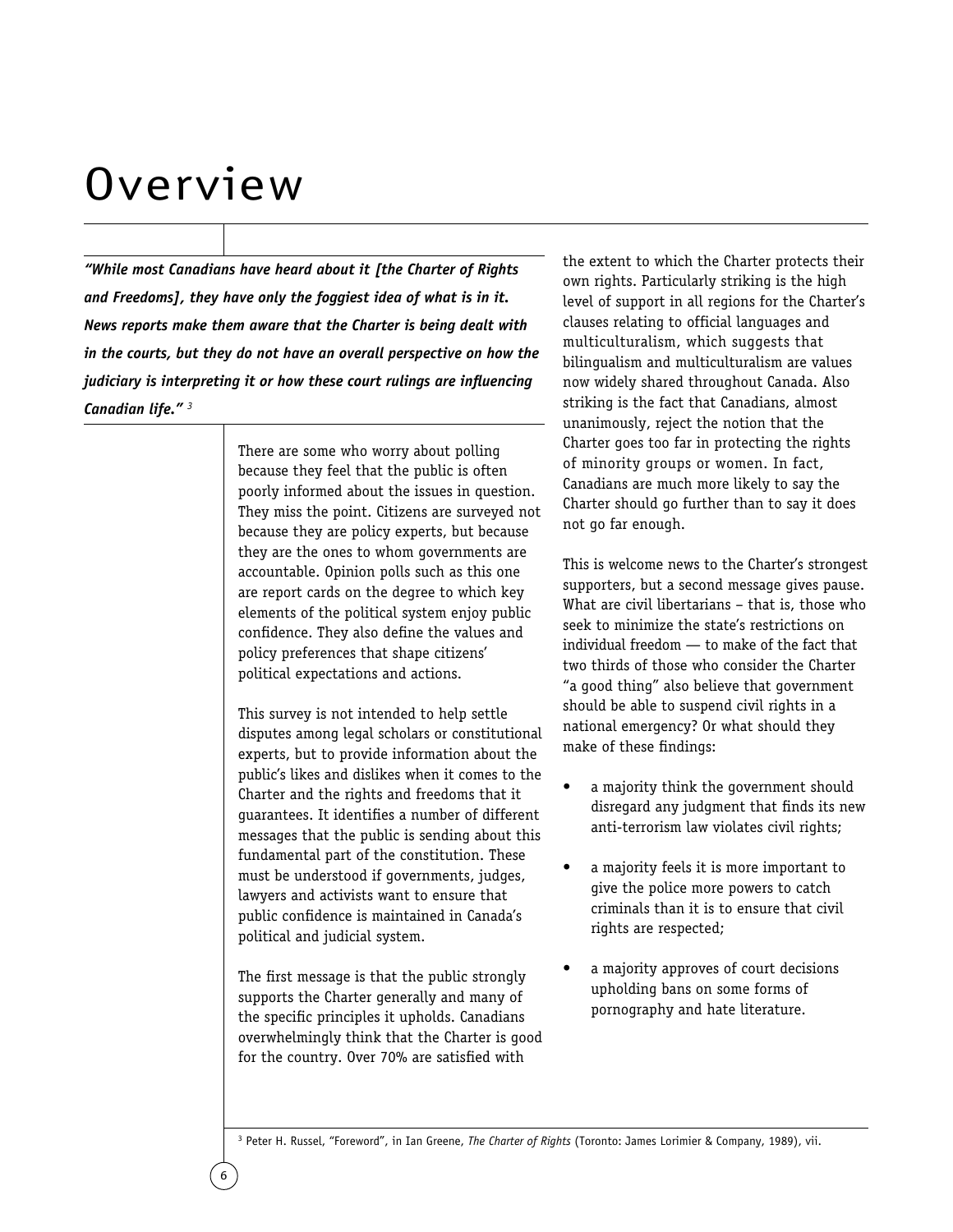From a civil libertarian viewpoint, Canadians don't appear to think that Charter rights are a good thing after all. Certainly, willingness to compromise on civil liberties contrasts with the robust support of bilingualism, multiculturalism, and the equality rights of minorities and women.

Charter guarantees are subject (under Section 1) to "reasonable limits" and in some cases (under Section 33) to an override on the part of Parliament and the provincial legislatures. Canadians seem to think that "reasonable limits" on rights is as good a thing as "rights" in and of themselves.

A third message – touching on the role of courts and legislatures – is somewhat mixed. On the one hand, the public strongly supports certain Supreme Court decisions that were vocally denounced by some experts, *e.g.* interpreting the Charter as prohibiting discrimination on the basis of sexual orientation, or extending full legal rights to refugee claimants. More than ever, Canadians are happy to let the Supreme Court, rather than parliament, have the final say when a law is found to violate the Charter. However, a growing minority is dissatisfied with the way the Supreme Court is working, and two in five approve of Section 33, which empowers governments to overrule the courts in certain Charter cases.

When Joseph Fletcher and Paul Howe investigated public attitudes towards the courts in 1999, they were prepared to conclude that "staunch critics who decry the judicial activism they see in recent Supreme Court decisions and call for greater deference from the courts have yet to win Canadians over to their point of view."4

The overall conclusion remains valid, but today the public's message is less one-sided. Moreover, a small majority thinks that the Charter has played more of a unifying than a divisive role in Canadian society, but two in five believe the reverse, suggesting that a significant minority is less than comfortable with the way the politics of rights is playing itself out in Canada.

Finally, the survey finds that public attitudes on rights and freedoms can shift, depending on the context. To take one notable example, in the face of a relevant counter-argument, majority support for Aboriginal treaty rights is transformed into majority opposition. For some, this indicates that the public's commitment to constitutional rights is so weak that many will abandon it when challenged. Others might conclude that the public is poorly informed, since many are prepared to change their minds when presented with more information. For others still, this indicates that, frequently, the public is caught up in "genuine predicaments" caused by the need to balance competing rights claims.5 Whichever is true, the message is clear: politics matters. Support for many of the rights and freedoms guaranteed by the Charter is not frozen, but fluid and subject to the influence of political debate. This means which voices are heard by the public, and which arguments ultimately win out, are of the utmost significance.

Given the scope and complexity of the issues it touches upon, it is not surprising that Canadians combine strong support for the Charter, both in principle and in practice, with some visible reservations.

<sup>4</sup> Joseph F. Fletcher and Paul Howe, "Canadian Attitudes Toward the Charter and the Courts in Comparative Perspective," *Choices* Vol. 6, No. 3 (May 2000), p. 25. Available on the website of the Institute for Research on Public Policy at www.irpp.org.

<sup>5</sup> Paul M. Sniderman, Jospeh F. Fletcher, Peter H. Russell and Philip E. Tetlock, *The Clash of Rights: Liberty, Equality and Legitimacy in a Pluralist Democracy* (New Haven, Yale University Press, 1996), p. 79; see also pp. 53-54.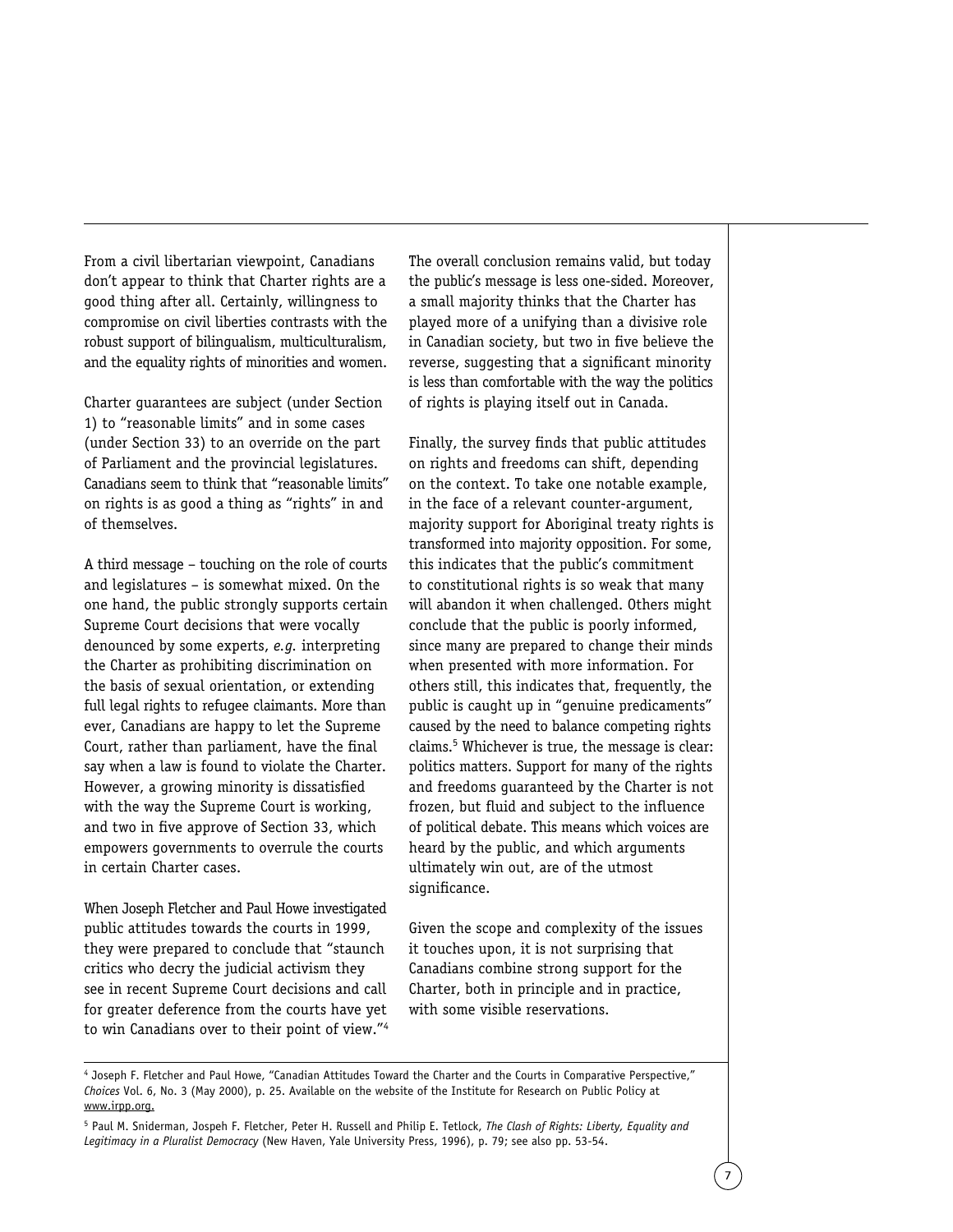# 1. The Charter in Principle

### **FIGURE 1 APPROVAL OF THE CHARTER**

### **(Subsample: respondents who have heard of the Charter)**

In general, do you think the Charter of Rights and Freedoms is a very good thing, a good thing, a bad thing or a very bad thing for Canada?



Source for 1987 and 1999: see note 7.

8

Previous surveys have established that "The Charter is well known and well liked all across Canada."6 This is confirmed by the present study. Eighty-eight percent of Canadians have heard of the Charter, and the same number say it is a good thing for the country. Only 4% say the Charter is a bad thing for Canada. Approval is growing: among those who have heard of the Charter, 92% say it is a good thing — a 10-point increase over 1987 and 1999 (SEE FIGURE 1).7

The Charter is viewed favourably by large majorities in all regions. There is little difference between the highest rate of approval, in Quebec (91%), and the lowest, in the West (86%). Francophone Quebecers (91%) and Quebecers favourable to independence (92%) are equally likely to say the Charter has been good for Canada.

In addition, a large majority thinks that the Charter adequately protects their rights. When asked if it goes too far, not far enough, or just far enough to protect the rights of "Canadians like yourself," 72% say it goes just far enough, compared with 18% who say it does not go far enough, and only 5% who say it goes too far.

<sup>6</sup> Fletcher and Howe, "Canadian Attitudes toward the Charter and the Courts," p. 7.

<sup>7</sup> See Fletcher and Howe, "Canadian Attitudes toward the Charter and the Courts," pp. 6-7.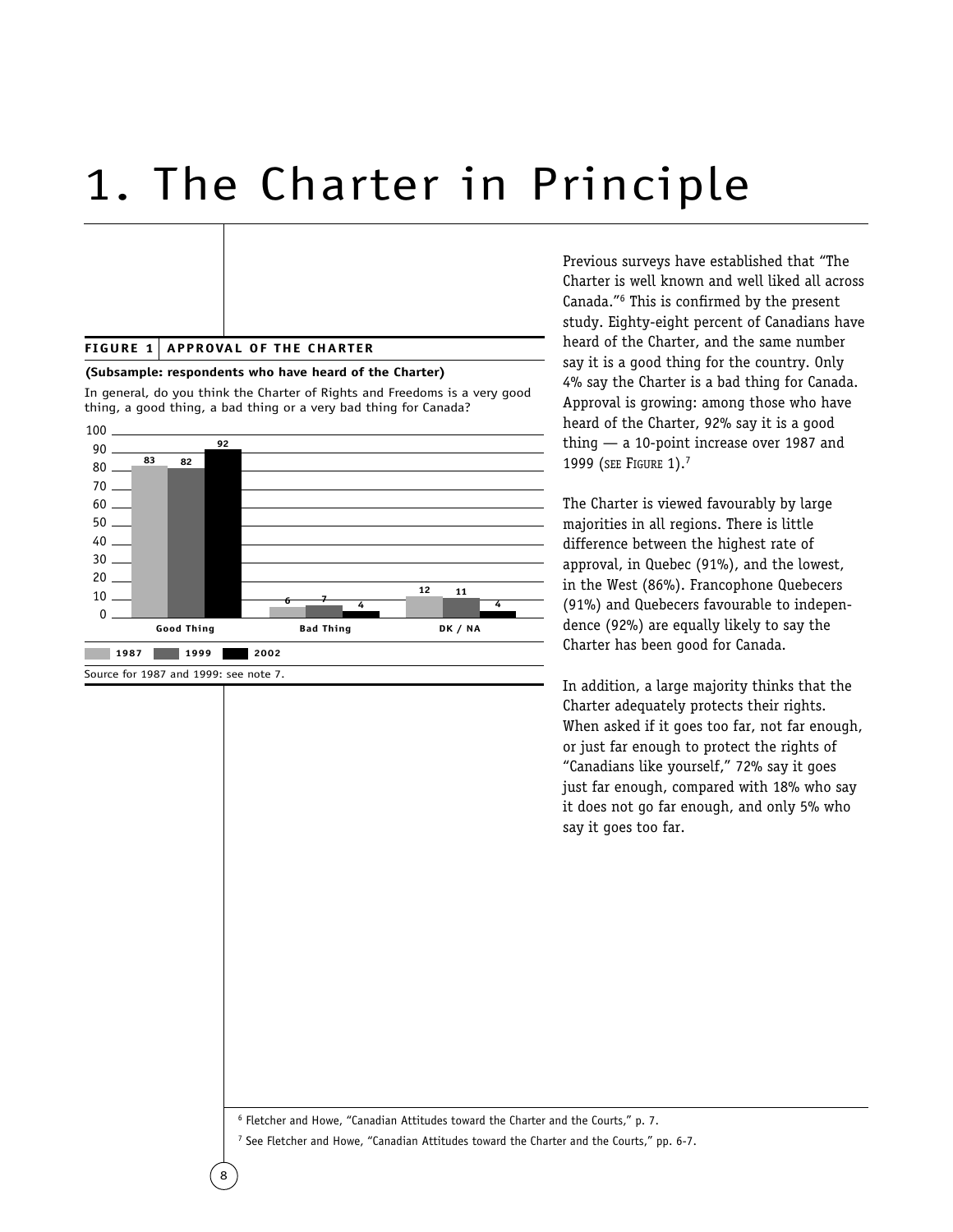# **1. THE CHARTER IN PRINCIPLE**

In addition to this approval of the Charter in general, there is strong support for some of the specific principles that it upholds. For instance:

- 96% agree that "no matter what a person's political beliefs, he or she is entitled to the same legal rights and protections as anyone else."
- 86% approve of the section in the Charter that calls for it to be interpreted in a manner consistent with the preservation and enhancement of the multicultural heritage of Canadians.
- 78% say that the police should not be allowed to search someone's home or office without a search warrant.
- 77% including 70% outside Quebec agree that it is important to preserve French and English as the two official languages of Canada.<sup>8</sup>

This is encouraging for Charter advocates. Yet it remains to be seen whether the high level of support for the Charter in general erodes when Canadian are asked more specific questions about Charter rights and the way these have been interpreted by the courts.

*The Canadian Charter of Rights and Freedoms Section 27: This Charter shall be interpreted in a manner consistent with the preservation and enhancement of the multicultural heritage of Canadians.*

*The Canadian Charter of Rights and Freedoms Section 16 (1): English and French are the official languages of Canada and have equality of status and equal rights and privileges as to their use in all institutions of the Parliament and government of Canada.*

8 The figure in Quebec is 98%. Quebecers are more likely than other Canadians to say that that preserving French and English as the two official languages of Canada is *very* important (rather than *somewhat* important): 82% of Quebecers hold this view, compared to only 34% of those outside the province. Thirty percent of Canadians living outside of Quebec say that preserving French and English as Canada's official languages is not important.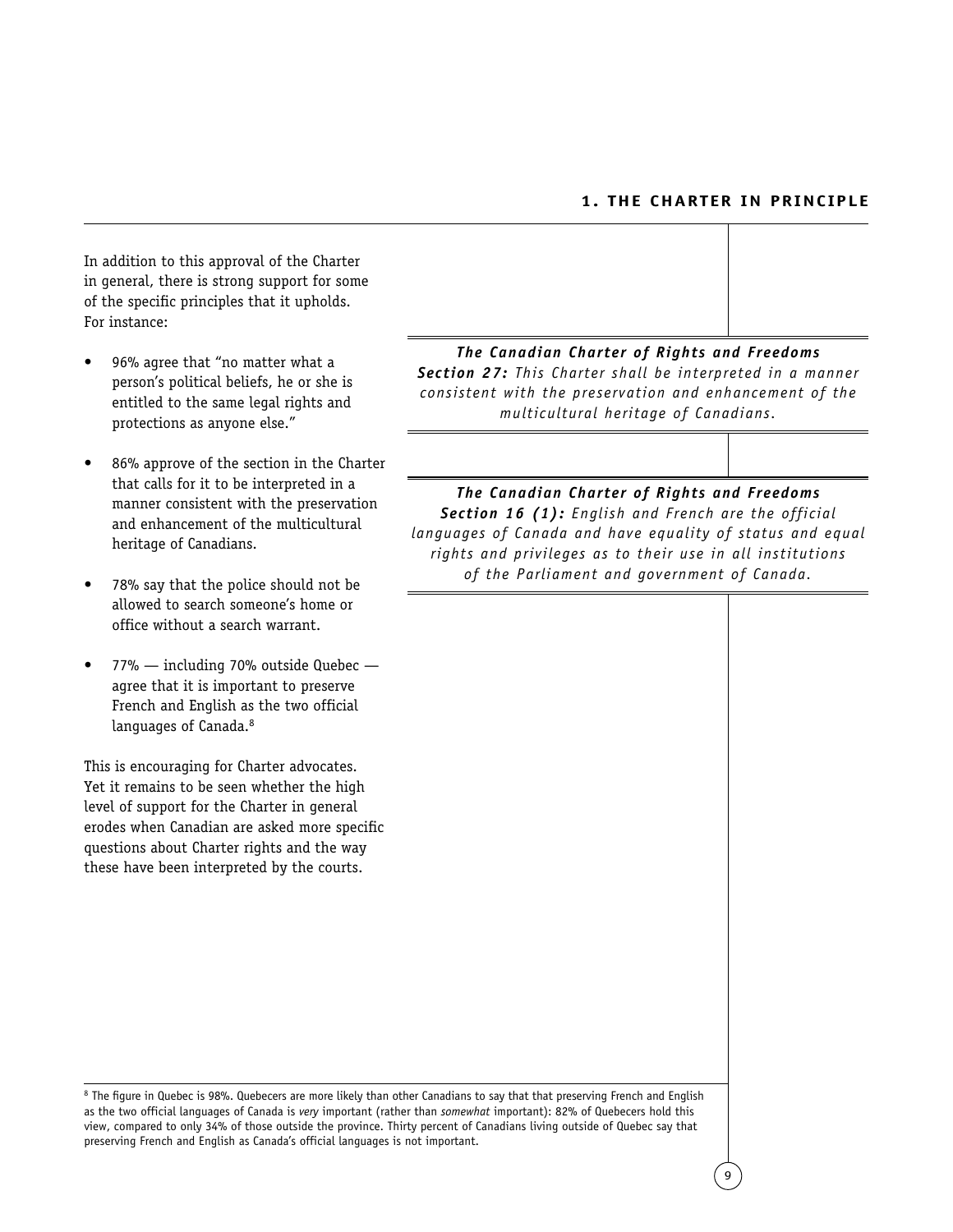# 2. The Charter in Practice

# *The Canadian Charter of Rights and Freedoms*

*Section 20 (1): Any member of the public in Canada has the right to communicate with, and to receive available services from, any head or central office of an institution of the Parliament or government of Canada in English or French, and has the same right with respect to any other office of any such institution where a) there is a significant demand for communications with and services from that office in such language; or b) due to the nature of the office, it is reasonable that communications with and services from that office be available in both English and French.*

# **OFFICIAL LANGUAGES**

The survey finds very high support for the Charter's specific guarantees relating to government services and minority language education.

- 73% of Canadians living outside of Quebec agree that French-speaking Canadians living in these provinces should have the right to federal government services in French.<sup>9</sup>
- Support for minority language education rights is even higher.<sup>10</sup> Eighty-six percent of Canadians outside Quebec agree that French-speaking families living in their province should have the right to have their children educated in French. In Quebec, 88% agree that English-speaking families living in their province should

have the right to have their children educated in English. The similarity in the high level of support shown by Quebecers and by those outside Quebec for the education rights of their respective linguistic minorities is especially noteworthy.

• Support for French-language education rights in western Canada (85%) is as high as it is in Ontario. (By contrast, at 65%, support for the right to French-language services from the federal government is 11 points lower in the West than it is in Ontario. $11$ )

The Charter specifies that minority language education rights apply where the linguistic community is large enough to make the provision of minority language instruction feasible. However, even among those who are given no assurances about the numbers or the costs involved, support for minority language education rights remains very high. Specifically, support for French-language minority education rights is 81% among those respondents in the provinces outside Quebec who were *not* assured that the costs involved would be reasonable, compared with 91% for those who were.<sup>12</sup>

<sup>12</sup> Two differently-worded versions of the question were used. While one-half of respondents were asked if they supported the right to minority language education, the other half were asked if they supported it "as long as the number of French-speaking [in Quebec: English-speaking] children was large enough that this education could be provided at a reasonable cost."

<sup>9</sup> Not surprisingly, Quebecers (91%) are even more likely than other Canadians to say that French Canadians living outside that province should have this right.

<sup>&</sup>lt;sup>10</sup> The results reported here combined the results obtained from two slightly different questions, each asked to one-half of the survey sample. See note 12.

<sup>&</sup>lt;sup>11</sup> The survey itself does not provide an explanation for this difference, but it a likely explanation is that some of the traditional concerns associated with official bilingualism — such as the fear that employment in the federal public service will be closed to unilingual Anglophones, even in predominantly Anglophone areas of the country — arise only in the context of the right to French-language services and not that of the right to French-language education.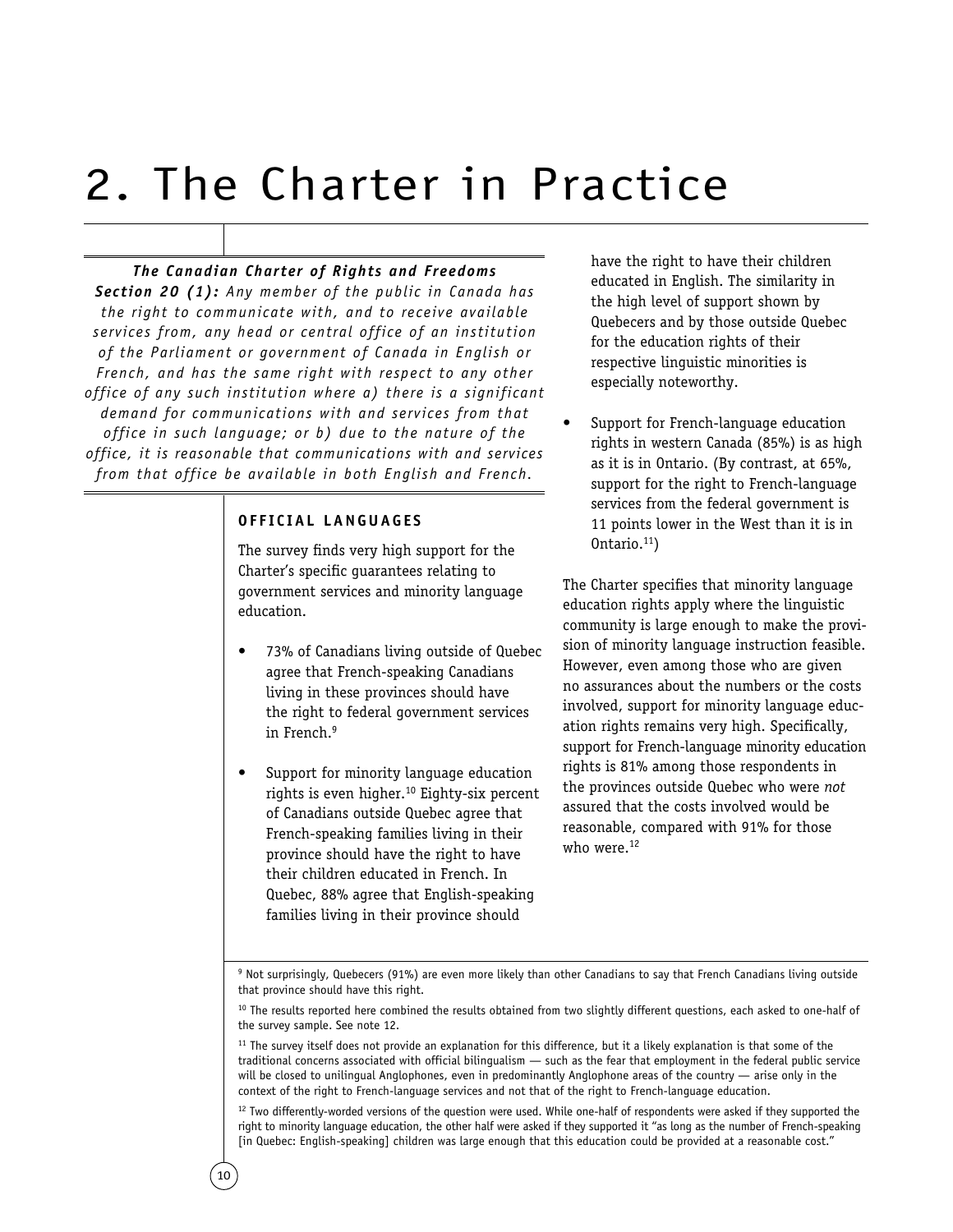# **SEXUAL ORIENTATION**

The Charter's impact on issues relating to sexual orientation – notably, prevention of discrimination against homosexuals – is important for two reasons: the controversy generated by Charter cases dealing with sexual orientation, because of the strong feelings held by those in favour and those opposed to equality rights for homosexuals; and the fact that the legal protections extended to homosexuals have sometimes come as a result of court decisions and not legislation. For example, after declining to extend certain equality rights to homosexuals, the Alberta and Ontario governments were compelled to do so in order to comply with subsequent court decisions. Such developments have fuelled the criticism that the Charter has allowed the courts to eclipse legislatures in their role as the locus of social policy.<sup>13</sup>

Despite this, the survey finds striking public support for expanding the Charter's scope so that it provides a measure of legal protection to homosexuals:

• 68% of Canadians say that the Charter should prohibit discrimination against, or guarantee equality to, gays and lesbians, while 27% say that it should not.<sup>14</sup>

# *The Canadian Charter of Rights and Freedoms*

*Section 23: (1) Citizens of Canada a) whose first language learned and still understood is that of the English or French linguistic minority population of the province in which they*

*reside, or b) who have received their primary school instruction in Canada in English or French and reside in a province where the language in which they received that instruction is the language of the English or French linguistic minority population of the province, have the right to have their children receive primary and secondary*

*school instruction in that language in that province.*

*(2) Citizens of Canada of whom any child has received or is receiving primary or secondary school instruction in English or French in Canada, have the right to have all their children receive primary and secondary school instruction in the same language.*

*(3) The right of citizens of Canada under subsections (1) and (2) to have their children receive primary and secondary school instruction in the language of the English or French*

*linguistic minority population of a province a) applies wherever in the province the number of children of citizens who have such a right is sufficient to warrant the provision to them out of public funds of minority language instruction; and b) includes, where the number of those children so warrants, the right to have them receive that instruction in minority language educational facilities provided out of public funds.*

# *The Canadian Charter of Rights and Freedoms*

*Section 15(1): Every individual is equal before and under the law and has the right to the equal protection and equal benefit of the law without discrimination and, in particular, without discrimination based on race, national or ethnic origin, colour, religion, sex, age or mental or physical disability.*

<sup>13</sup> Christopher Manfredi argues that the Alberta case alluded to here "represented the boldest step" in a process that has promoted the "transition from legislative to judicial supremacy in Canada." Christopher P. Manfredi, *Judicial Power and the Charter: Canada and the Paradox of Liberal Constitutionalism*, second edition (Don Mills: Oxford University Press, 2001), p. 5.

<sup>14</sup> Two slightly different questions were asked, each to one-quarter of the survey sample. The first question was: *"the Charter of Rights and Freedoms prohibits discrimination against women, ethnic and religious minorities and other groups. In your opinion, should the Charter also prohibit discrimination against gays and lesbians?"* The second question was *"the Charter of Rights and Freedoms guarantees equal rights for women, ethnic and religious minorities and other groups. In your opinion, should the Charter also guarantee equal rights for gays and lesbians?"* The only difference between these two questions is that the first mentions the prohibition of discrimination, while the second mentions the guarantee of equal rights. But the two versions gave very similar results.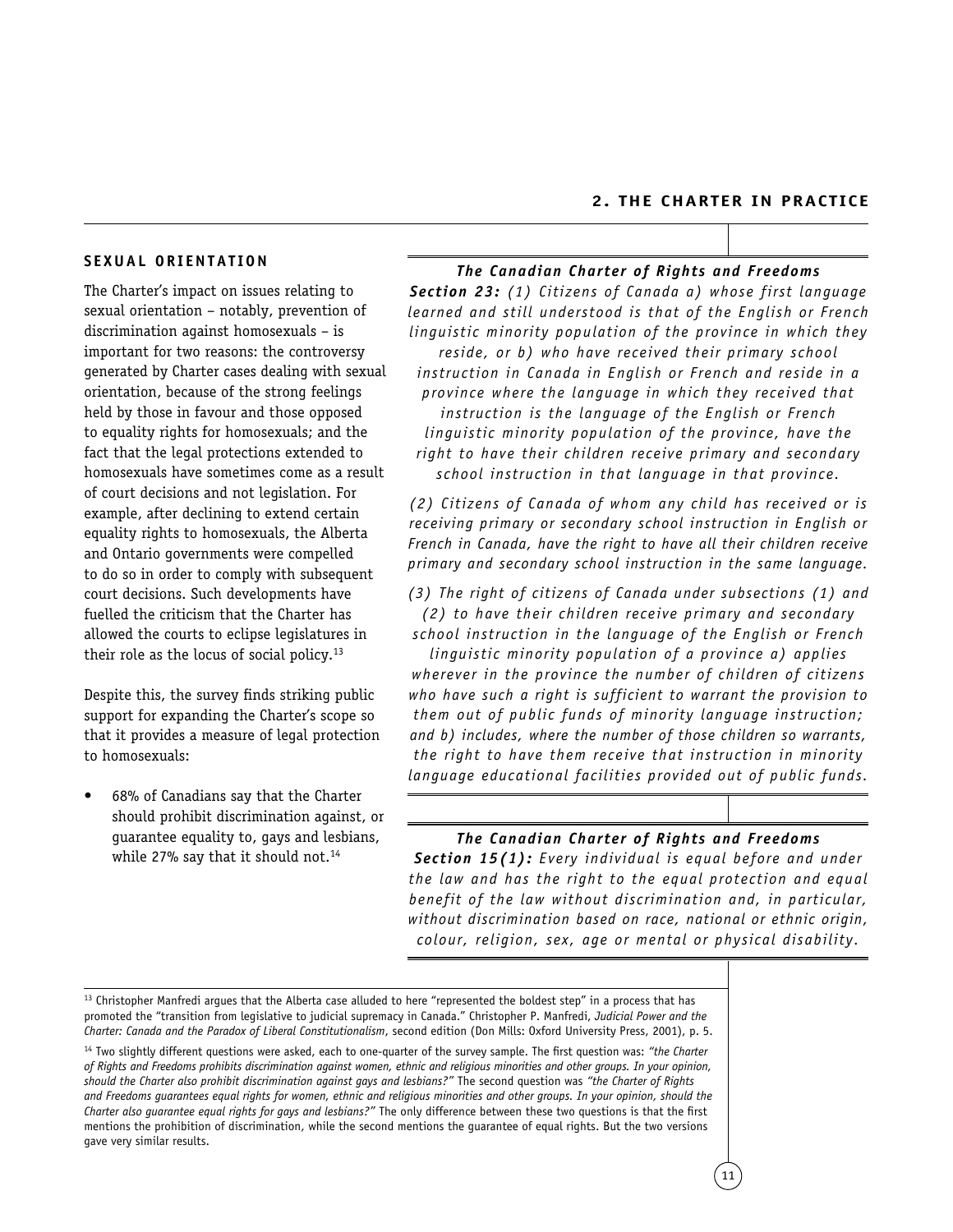• A separate question explicitly mentioned the fact that the courts had already ruled that the Charter's prohibition of discrimination should be extended to prohibit discrimination against gays and lesbians.<sup>15</sup> Seventy-eight percent of respondents agree with this ruling, while 20% disagree.

That support for Charter protections for gays and lesbians is higher when respondents are informed of the Court's position is worth nothing. It suggests that part of the public is willing to follow the Court's lead on this issue. It also indicates that the public is not necessarily disturbed by court decisions that directly alter public policy by expanding the scope of Charter rights.

# *The Canadian Charter of Rights and Freedoms*

*Section 2: Everyone has the following fundamental freedoms: a) freedom of conscience and religion; b) freedom of thought, belief, opinion and expression, including freedom of the press and other media of communication; c) freedom of peaceful assembly; and d) freedom of association.*

12

# **FREEDOM OF EXPRESSION**

The survey asked about two different court rulings that declared government legislation invalid because it violated freedom of expression.16 The first, recalling the Court's decision to throw out the government's ban on tobacco advertising, read as follows:

*The government passed a law to prohibit the advertising of tobacco products to reduce the number of people in Canada harmed by tobacco. But the court said the law was unconstitutional because it violated the tobacco companies' right to freedom of expression. Do you agree or disagree with the court's decision?*

Public opinion is split: 51% agree, but almost as many (47%) disagree. The public is clearly divided as to whether the right to freedom of expression necessarily outweighs other concerns. This is even more obvious in responses to the next question, which recalled the federal government's initially unsuccessful bid to restrict the amount of money that interest groups can spend on advertising supporting a political party or candidate during an election campaign:

*The government passed a law to limit the amount of money that interest groups can spend on political advertising during an election campaign to prevent groups with a lot of money from having too much influence on an election. But the court said the law was unconstitutional because it violated the groups' right to freedom of expression. Do you agree or disagree with the court's decision?*

<sup>15</sup> This question was asked to the one-half of the survey sample that did not received either of the two questions described in note 14.

<sup>16</sup> The survey sample was split in half, and each group of respondents was asked one of the two questions.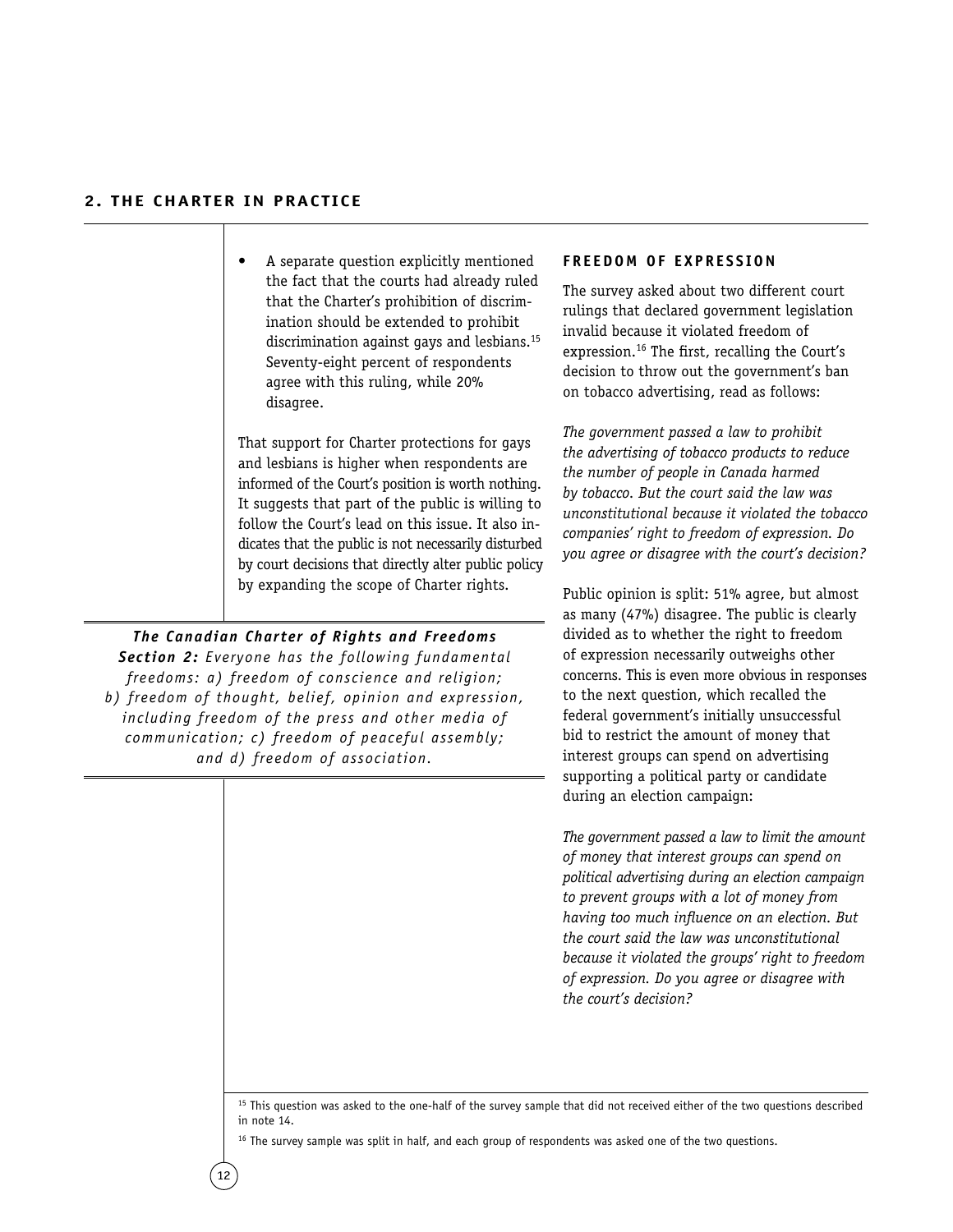A sizeable majority (61%) *disagree* with the Court, and only 37% agree.<sup>17</sup>

These responses show that a significant number of Canadians are prepared to compromise on freedom of expression, according to circumstances. As will be discussed in Part 3 of this paper, however, this does not necessarily put them at odds with the Charter.

# **THE RIGHTS OF REFUGEE CLAIMANTS**

In 1985, the Supreme Court of Canada ruled that the Immigration Act was unconstitutional because it effectively denied refugee claimants the right to a fair hearing.<sup>18</sup> As a result, they could be deprived of the "security of the person" in a manner that is not in keeping with principles of fundamental justice – a violation of Section 7 of the Charter. To comply with the ruling the government implemented new regulations that, among other things, gave claimants the right to appeal if their initial claim is rejected. This decision was applauded by refugee advocates, but criticized by others because it increases the time and cost of processing claims.19

The survey asked the following question:

*A person claiming to be a refugee said his rights were violated because he was not given a fair chance to argue against the government's decision to deport him from Canada. The Court agreed with him saying that everyone in Canada – including refugee claimants – has the right to a fair hearing. Do you agree or disagree with the Court's decision?*

Seventy-eight percent agree while 21% disagree.

*The Canadian Charter of Rights and Freedoms Section 7: Everyone has the right to life, liberty and security of the person and the right not to be deprived thereof except in accordance with the principles of fundamental justice.*

<sup>&</sup>lt;sup>17</sup> Disagreement with what the court actually said may not be as pronounced as the survey indicates. The court upheld the principle that governments can regulate interest group (or "third-party") election spending, but said that the monetary limits imposed in the legislation before it were too low. This left the door open for the government to re-enact the legislation, so long as the spending limit was raised. This is what it has done, and the validity of the new legislation is currently before the courts. None of these details were raised in the survey.

<sup>&</sup>lt;sup>18</sup> Unlike other sections of the Charter, which speak of the rights of "every citizen of Canada" or of citizens and permanent residents, Section 7 accords its protection to "everyone." The court took this to mean "every person physically present in Canada" – including refugee claimants. Accordingly, the court ruled that the immigration act *should* "provide the refugee claimant with an adequate opportunity to state his case and to know the case he has to meet" – but that it did not. Under the law, an application "will usually be rejected before the refugee claimant has even had an opportunity to discover the Minister's case against him in the context of a hearing." "Such procedures," the court explained, "do not accord the refugee claimant fundamental justice and are incompatible with s. 7 of the *Charter*." See: Singh v. Minister of Employment and Immigration, [1985] 1 S.C.R.

<sup>19</sup> Alex Macdonald, for instance, speaks of the "havoc" wreaked by the court's "constitutional mischief." Alex Macdonald, *Outrage: Canada's Justice System on Trial* (Vancouver, Raincoast Books: 2000), pp. 66-68. See also Manfredi, *Judicial Power and the Charter*, p. 154.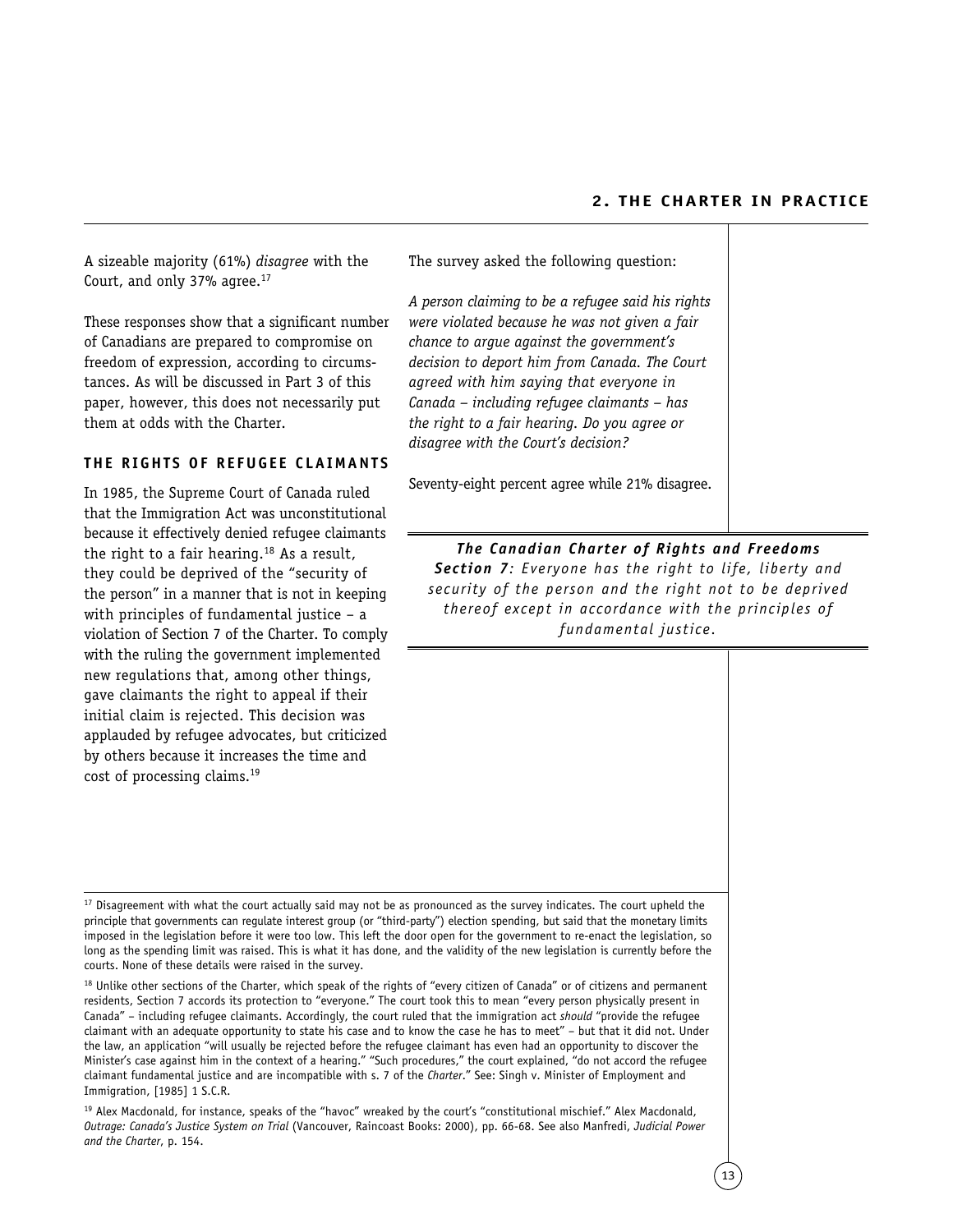However, as the authors of an earlier survey on the Charter argue, when assessing support for rights "it is necessary to take seriously the idea of political argument." In the real world, people's positions on issues such as this one will be challenged and subject to change. While it is valuable "to know whether citizens will support a fundamental democratic right in the absence of pressure, it is still more important to go on and to ask whether they will hold on to their positions in the face of pressure to change them . . . Where people start off politically matters, but what counts is where they wind up after the pushing and shoving of political argument."20

For this reason, the survey challenged respondents with two counter-arguments advanced by those who debated the Court's decision in this case.

# **TABLE 1 VARIATION IN SUPPORT FOR THE RIGHTS OF REFUGEE CLAIMANTS**

14

|                                     | Overall response<br>to initial question | Overall response<br>after those<br>initially <i>agreeing</i><br>with Court are<br>presented with<br>counter-argument | Overall response<br>after those<br>initially disagreeing<br>with Court are<br>presented with<br>counter-argument |  |
|-------------------------------------|-----------------------------------------|----------------------------------------------------------------------------------------------------------------------|------------------------------------------------------------------------------------------------------------------|--|
| Agree with Court<br>decision (%)    | 78                                      | 60                                                                                                                   | 84                                                                                                               |  |
| Disagree with Court<br>decision (%) | 20                                      | 36                                                                                                                   | 14                                                                                                               |  |

Respondents who had initially *agreed* with the Court were asked if they still felt this way even though the decision resulted in longer delays for determining whether refugee claimants should be allowed to stay. Seventy-seven percent said that they still supported the Court's decision, but 20% did not. As a result, overall agreement with the Court dropped to 60% (SEE TABLE 1).<sup>21</sup>

Similarly, those who initially *disagreed* with the Court were asked if they would feel this way if ignoring the Court's decision would make it more likely that genuine refugees might be deported from Canada. Two-thirds would still feel the same way, but 30% would not. As a result, agreement with the Court's decision rises to 84%.

Public support for rights and freedoms is not set in stone – at least on issues such as these that are not currently on the top of the public's agenda. In the refugee case, the level of agreement with the Court — initially at 78% — could in fact fluctuate between 60% and 84%, depending on what types of arguments for or against the Court's decision might win the day.

<sup>20</sup> Sniderman, Fletcher, Russell and Tetlock, *Clash of Rights*, p. 55.

 $21$  In other words, after the 20% of those who initially agreed are reclassified as disagreeing with the court's decision, the remaining proportion in agreement is 60%.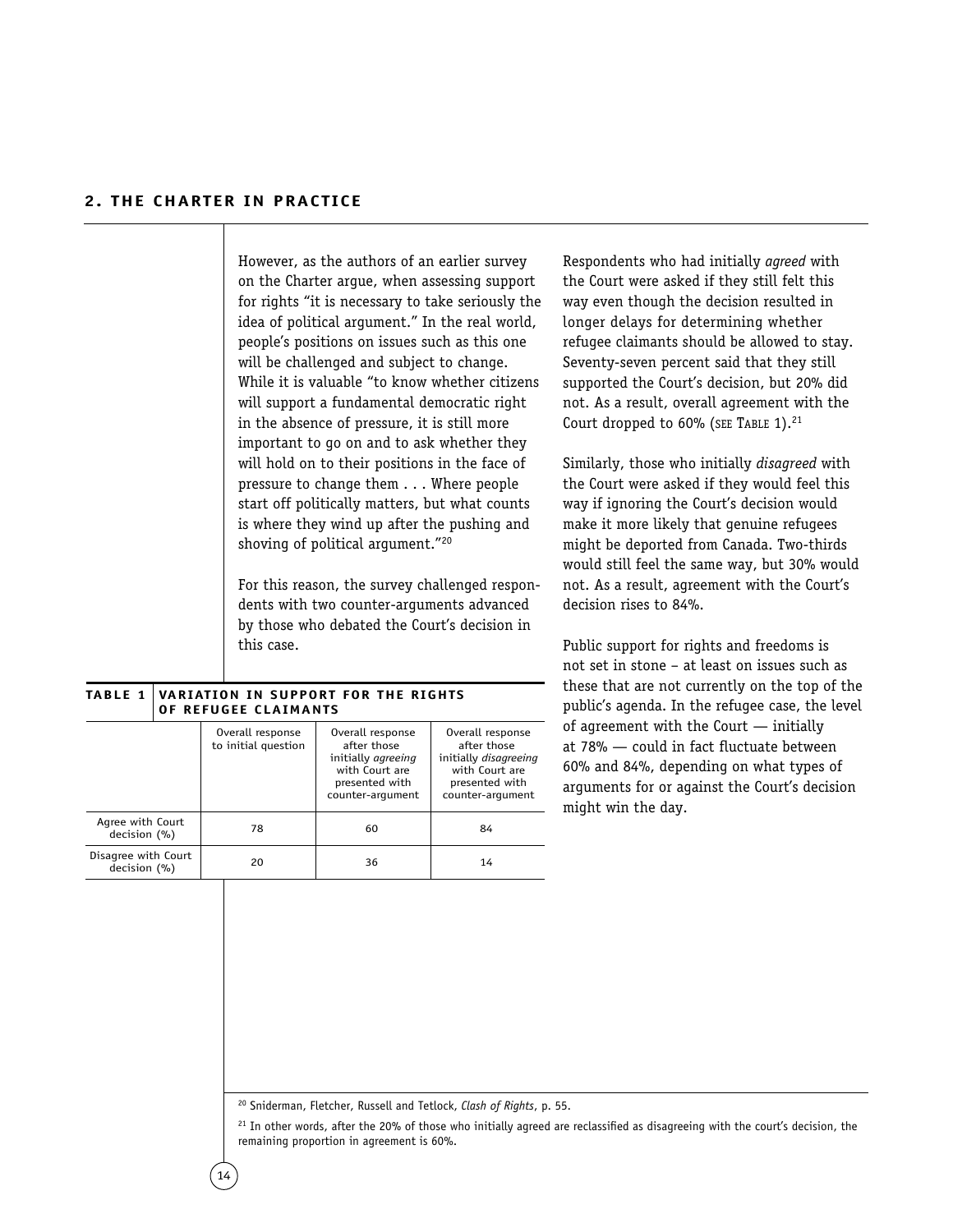# **ABORIGINAL RIGHTS**

Section 35 of the Constitution recognizes and affirms the treaty rights of Aboriginal peoples.<sup>22</sup> This section has come into play in a number of court decisions pertaining to Aboriginal rights to land, resources and self-government. One particularly controversial decision was that taken in 1999 in the case of Donald Marshall, a Mi'kmaq living in Nova Scotia who was arrested for fishing illegally. Marshall defended his actions by arguing that a treaty signed in 1760 gave his people the right to fish, and, by virtue of section 35, this right had constitutional status that gave it precedence over provincial laws regulating the fishery. The Supreme Court agreed.

The survey asked the following question:

*An Aboriginal person was caught fishing without a license. The Court did not convict him because it said that a treaty between his people and the government gave him the right to fish. Do you agree or disagree with the Court's decision?*

Fifty-seven percent of respondents agree and 41% disagree.

*The Constitution Act, 1982 Section 35(1): The existing aboriginal and treaty rights of the aboriginal peoples of Canada are hereby recognized and affirmed.*

It is notable that support for Aboriginal treaty rights is lower than support for the rights of official language minorities, for the Charter clause relating to multiculturalism, and for the prohibition of discrimination against homosexuals. This confirms that the "tolerance instinct" in Canada tends to reach its limits in the case of the distinct rights of Aboriginal peoples.<sup>23</sup>

The significant regional variation in responses are worth noting. A majority (55%) in Atlantic Canada – the region where the fishing rights dispute arose – *disagree* with the Court while 43% agree. In Ontario, where support for Aboriginal rights has traditionally been highest, 67% agree with the court and only 30% disagree.

 $22$  Section 35 of the Constitution Act of 1982, which relates to Aboriginal and treaty rights, is not part of the Charter of Rights and Freedoms. The Charter includes the first 34 sections of the 1982 Constitution Act.

<sup>23</sup> Darrell Bricker and Edward Greenspon, *Searching for Certainty: Inside the New Canadian Mindset* (Toronto, Doubleday Canada, 2001), pp. 276-78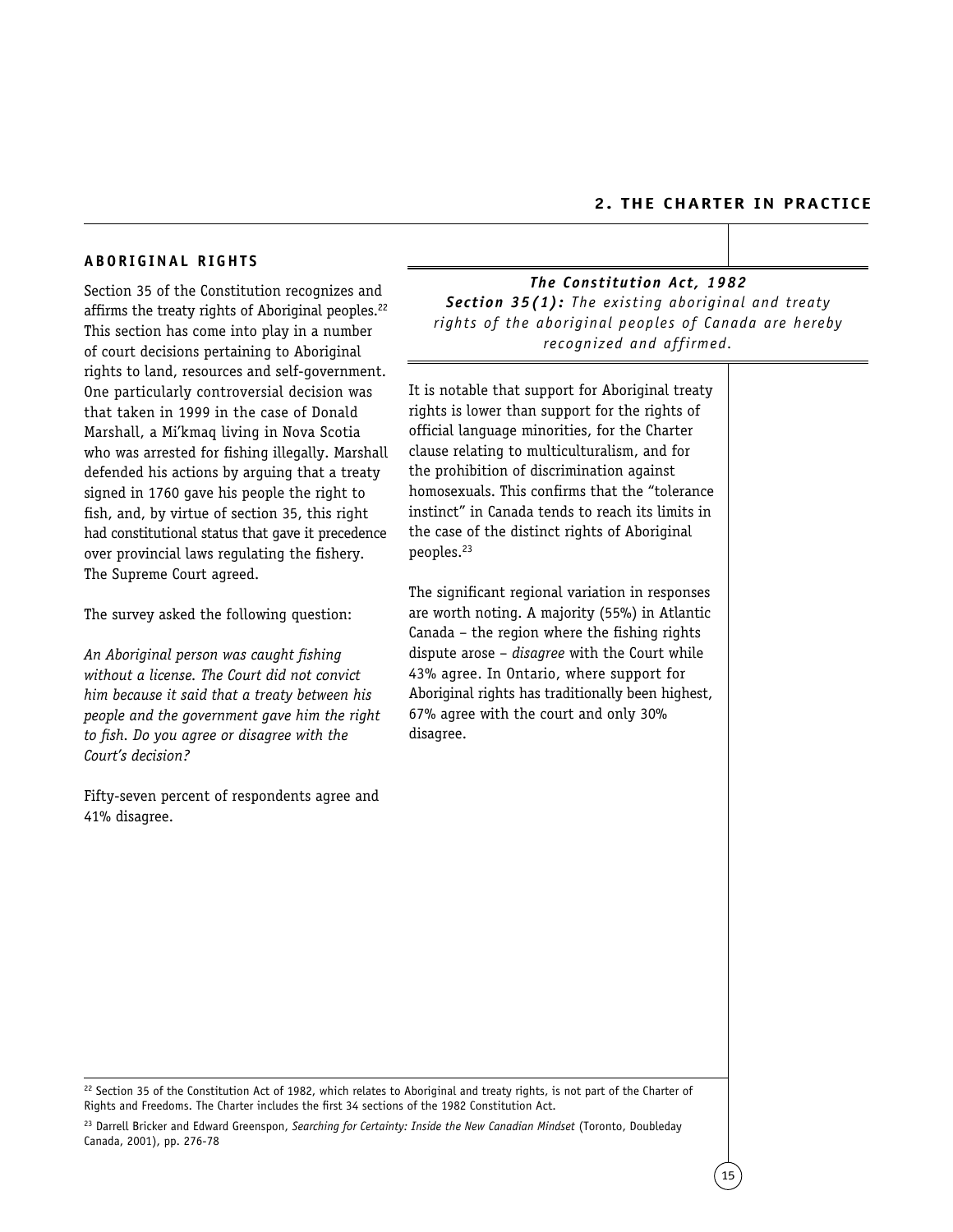Again, the survey challenged respondents with arguments for and against the decision. Those who agreed with the Court were asked if they would still feel this way if it meant that governments had to treat Aboriginal people differently from other Canadians when it comes to regulating access to natural resources like the fishery. This is important because research has shown that Canadians are strongly attached to the notion that governments must treat all citizens equally.24 In the face of this argument, 70% of these respondents remain in agreement with the Court, but 27% say they now disagree. This means that, overall, a majority of respondents (56%) now *oppose* the Court's decision (SEE TABLE 2).

|  |  | TABLE 2   VARIATION IN SUPPORT ABORIGINAL RIGHTS |  |  |
|--|--|--------------------------------------------------|--|--|
|--|--|--------------------------------------------------|--|--|

16

|                                        | Overall response<br>to initial question | Overall response<br>after those<br>initially <i>agreeing</i><br>with Court are<br>presented with<br>counter-argument | Overall response<br>after those<br>initially disagreeing<br>with Court are<br>presented with<br>counter-argument |
|----------------------------------------|-----------------------------------------|----------------------------------------------------------------------------------------------------------------------|------------------------------------------------------------------------------------------------------------------|
| Agree with Court<br>decision $(% )$    | 57                                      | 40                                                                                                                   | 71                                                                                                               |
| Disagree with Court<br>decision $(% )$ | 41                                      | 56                                                                                                                   | 25                                                                                                               |

Those who initially disagreed were asked if they would still feel this way if the constitution said that treaties with Aboriginal peoples had to be respected. The relevant argument here is that many people may not realize that treaties are integral to Canada's constitutional law. In the face of this challenge, 62% of these respondents continue to disagree with the Court, but 35% changed their minds. Taking this into account, overall agreement with the Court rises to 71%.

Again, this demonstrates that support for rights varies in the face of political argument. Especially important in this case is the argument that all Canadians should be treated equally. The survey shows that, to the extent that this argument holds sway, the initial majority in favour of Aboriginal rights can be overturned. Conversely, to the extent that attention is drawn to the constitution's protection of treaty rights, public support for these rights will rise.

 $24$  The question of what constitutes "equal treatment" is a matter for debate. At the very least, however, Canadians are uncomfortable with what, rightly or wrongly, they see as preferential treatment for certain groups within Canadian society. Thus CRIC's Portraits of Canada 2000 survey found that only 30% of Canadians agreed that Aboriginal peoples should have some type of preferential access to hunting and fishing grounds in areas where they have traditionally lived, while 67% said that when governments regulate access to hunting and fishing grounds, they should treat everyone the same. See also Bricker and Greenspon, *Searching for Certainty*, pp. 276-78.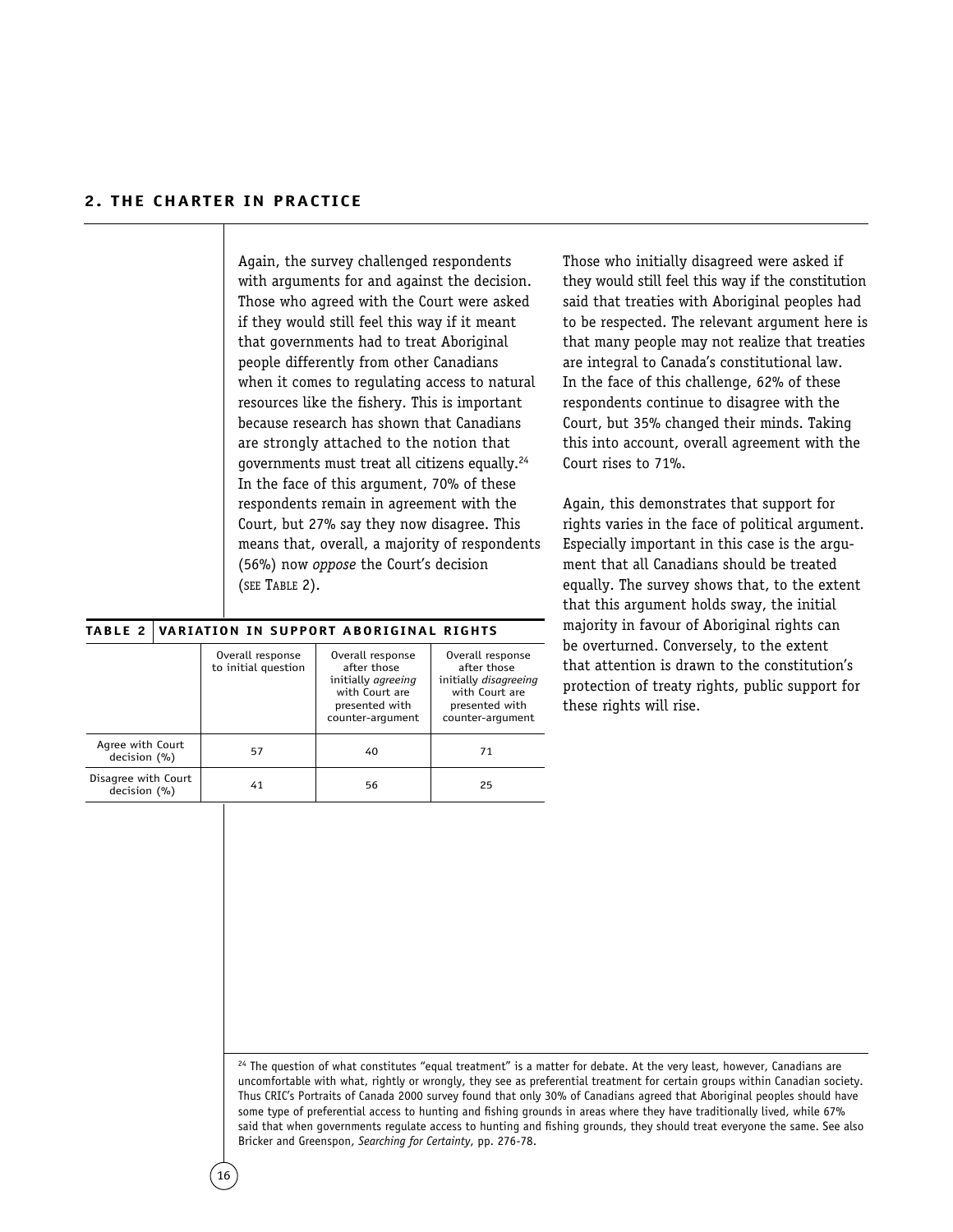# 3. Reasonable Limits?

Under Section 1, Charter guarantees are subject to reasonable limits, provided these can be shown to be justified within the parameters of a free and democratic society. Thus, when a court agrees that a government law infringes on the Charter, it must determine whether that law, nonetheless, should stand because the infringement is reasonable and demonstrably justified in the name of a competing right, value or principle. This can be especially controversial because it requires judges to interpret what is or is not a "reasonable" infringement of Charter rights, and what rights are more important to society than others.

The survey shows that Canadians are at ease with the "reasonable limits" proviso. In particular, they are satisfied that it is reasonable to limit rights in order to protect vulnerable groups from harm.

Thus 85% approve of the law that prohibits the promotion of hatred toward a particular racial or religious group.25

This support does not waver when respondents are asked a longer question that more clearly outlines the choice between the two competing objectives of countering racism and protecting freedom of expression. Eighty-two percent support the anti-hate law "because it makes it harder for racists to promote hatred against minorities" while only 15% oppose it on the grounds that "it limits freedom of expression." 26

*The Canadian Charter of Rights and Freedoms Section 1: The Canadian Charter of Rights and Freedoms guarantees the rights and freedoms set out in it subject only to such reasonable limits prescribed by law as can be demonstrably justified in a free and democratic society.*

Given this, it is not surprising that Canadians also approve of a Supreme Court decision that invoked the limits under Section 1 in order to uphold a conviction under the law prohibiting the spread of racial hatred. Respondents were asked the following question:

*Members of a political organization were convicted of publishing material that promotes hatred of other races. The Court ruled that it is more important to protect society from the harm caused by racial hatred than it is to protect the organization's right to freedom of expression. Do you agree or disagree with the Court's decision?*

Eighty-two percent agree and only 16% disagree.

 $25$  The question was worded as follows: "It is currently against the law in Canada to write or speak in a way that promotes hatred toward a particular racial or religious group. Do you strongly approve, approve, disapprove or strongly disapprove of this law?" This question was asked to only one-half of the survey sample.

 $26$  This question was asked to those respondents (one-half of the sample) who did not get the question presented in note 25. The wording of the second question was: "It is currently against the law in Canada to write or speak in a way that promotes hatred toward a particular racial or religious group. Do you think that: 1) this is a good law because it makes it harder for racists to promote hatred against minorities, or 2) this is a bad law because it limits freedom of expression?"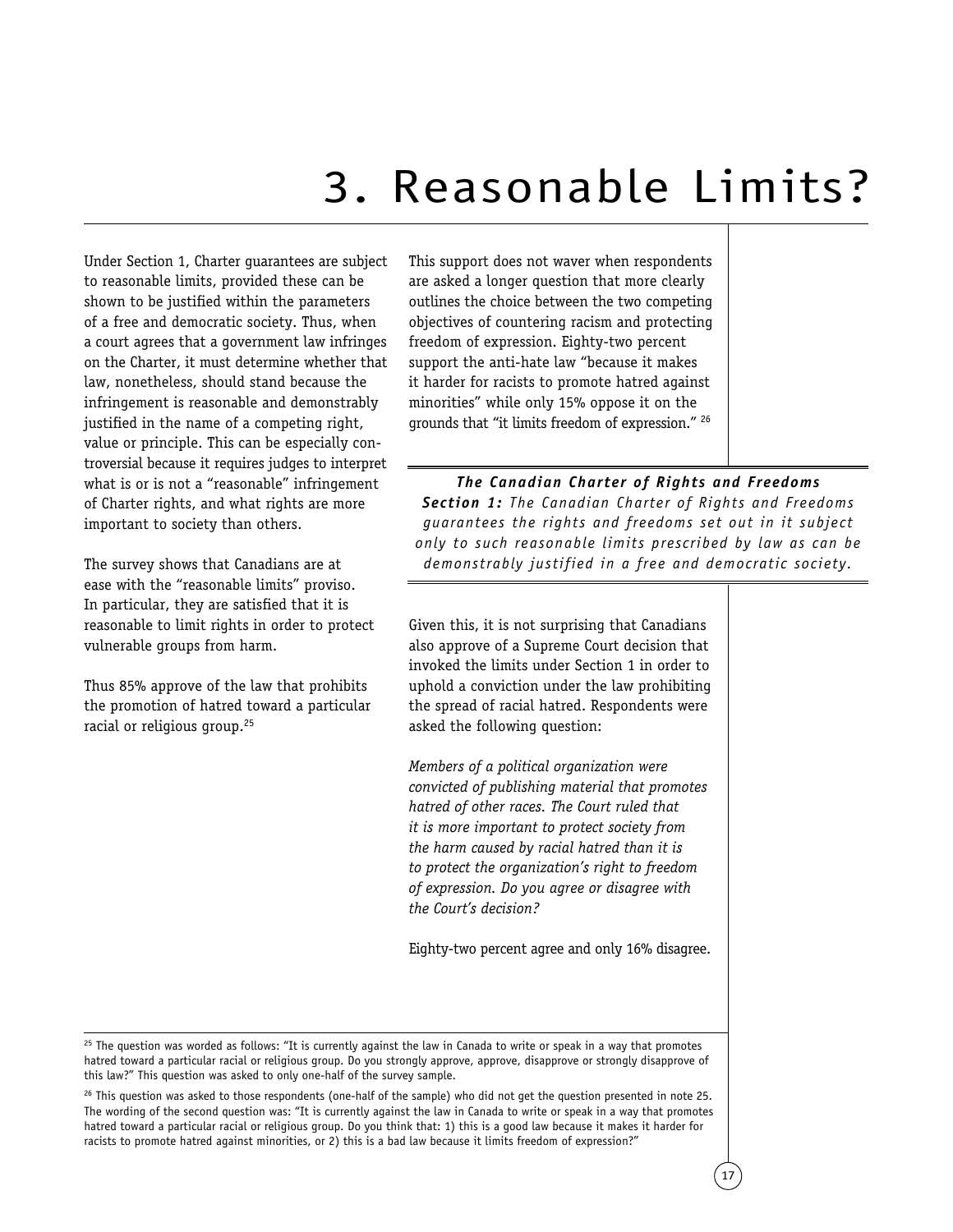# **3. REASONABLE LIMITS?**

Similarly, over two-thirds of Canadians agree with the Supreme Court that it is right to ban certain forms of pornography even though this limits the right to freedom of expression. In this case, the question read to respondents was:

*The owner of a store selling pornographic videos was convicted of distributing obscene material. The Court ruled that it is more important to protect society from the harm caused by pornography that degrades women than it is to protect the store owner's right to freedom of expression. Do you agree or disagree with the Court's decision?*

### **FIGURE 2 PORNOGRAPHY AND FREEDOM OF EXPRESSION**

The owner of a store selling pornographic videos was convicted of distributing obscene material. The court ruled that it is more important to protect society from the harm caused by pornography that degrades women than it is to protect the store owner's right to freedom of expression. Do you agree or disagree with the court's decision?



18

Sixty-eight percent agree, and 30% disagree. Women are much more likely to agree with the Court than are men (SEE FIGURE 2). Agreement with the Court also increases with respondents' age.<sup>27</sup>

These results should not be taken as an indication that Canadians do not support freedom of expression. Rather, they suggest that a majority recognizes the need to balance rights specifically guaranteed by the Charter, such as freedom of expression, with other rights or values deemed to be fundamental to a free and democratic society, such as equality and the protection of individuals and groups from harm.28

The public is not only willing to restrict freedom of expression in certain circumstances, it also believes that it is acceptable for the government to impose broader limits on rights and freedoms in times of crisis. Two-thirds of respondents agree that it is all right to suspend the usual civil rights, if the federal government says there is a national emergency, and a majority in Parliament agrees. Twenty-eight percent disagree.

<sup>27</sup> Responses to the previous question dealing with the promotion of racial hatred did not vary according to respondents' sex or age.

<sup>28</sup> The survey also indicates that Canadians will not automatically defer to the Court's wisdom; they support the Court only when they think they strike the right balance between competing claims. Recall the opposition to the Court's decision overturning the limits on third-party election advertising, discussed above. In that case, a majority of respondents disagreed with the Court's decision that the limitation on the right of freedom of expression was *not* reasonable.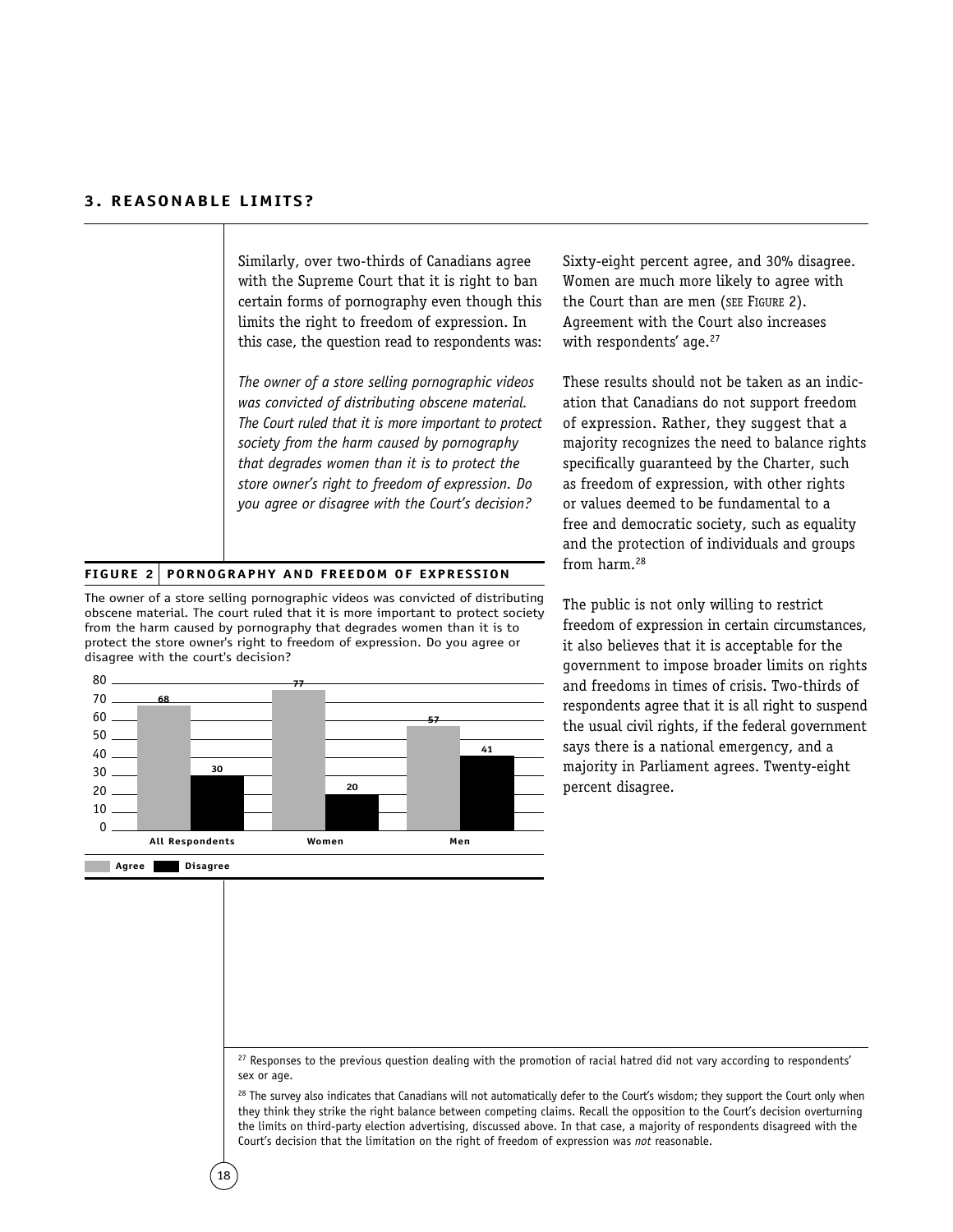# **3. REASONABLE LIMITS?**

The level of agreement is notably higher than it was when a similar question was asked in 1987. Then, only 52% agreed that it is all right to suspend civil liberties in a national emergency (SEE FIGURE 3).<sup>29</sup> In 1987, however, more people were undecided – suggesting that the very real emergency of September 11 prompted a number of previously unsure Canadians to give government the benefit of the doubt on suspending civil liberties.

The fact that Canadians are prepared to give the government considerable leeway is consistent with what is known about Canadian history. Invocation of the War Measures Act in 1970, for instance, met with public approval at the time,<sup>30</sup> and even with 10 years of hindsight, 58% of Canadians surveyed in 1981 said that the federal government's decision was justified, and only 23% said it was unjustified (19% did not know). $31$ 

### FIGURE 3 SUSPEND CIVIL LIBERTIES?

If the federal government says there is a national emergency, and a majority in parliament agrees, is it all right or not to suspend the usual civil rights?



### **1987 2002**

Source for 1987: see note 29. Note: the wording of the question asked in these years was slightly different.

# 29 Sniderman, Fletcher, Russell and Tetlock, *Clash of Rights*, p. 38

<sup>30</sup> "The immediate responses to the imposition of the War Measures Act were heaviliy positive. The prime minister not only enjoyed popular support in the public opinion polls, but also won a near-unanimous parliamentary vote in which only NDP members dissented." Sniderman, Fletcher, Russell and Tetlock, *Clash of Rights*, p. 37.

<sup>31</sup> Source: Environics Research Group. The data were made available by the Canadian Public Opinion Archive at Queen's University, Kingston, Ontario (http://queensu.ca/cora).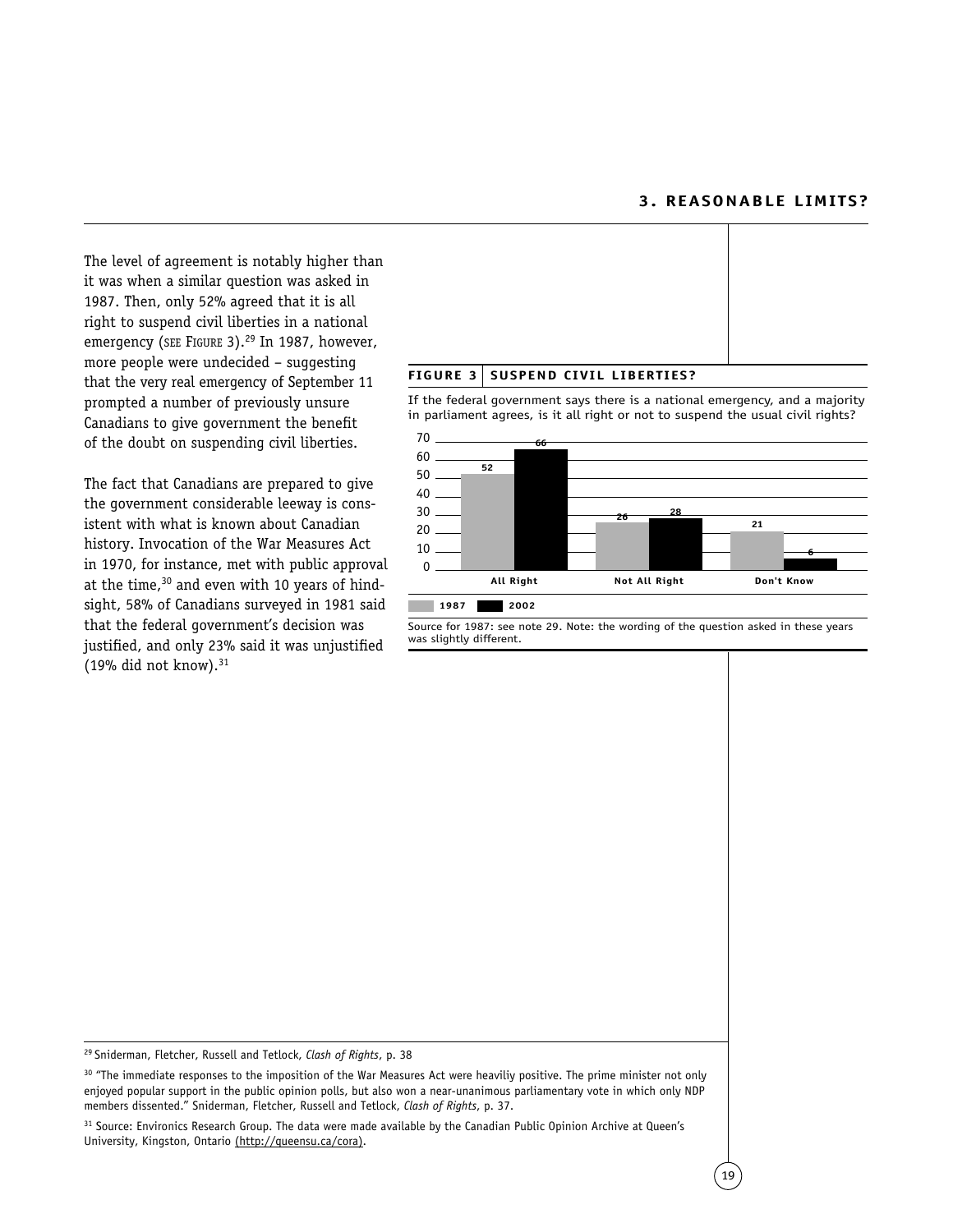# 4. Parliament and the Courts

It is undeniable that the Charter has meant that the courts play a more prominent role in Canadian political life. Section 24 of the Charter and Section 52 of the 1982 Constitution widen the scope for the courts to entertain challenges to federal or provincial legislation, overturning laws when these challenges are well-founded.

# *The Canadian Charter of Rights and Freedoms*

*Section 24 (1): Anyone whose rights or freedoms, as guaranteed by this Charter, have been infringed or denied may apply to a court of competent jurisdiction to obtain such remedy as the court considers appropriate and just in the circumstances.*

# *The Constitution Act, 1982*

*Section 52 (1): The Constitution of Canada is the supreme law of Canada, and any law that is inconsistent with the provisions of the Constitution is, to the extent of the inconsistency, of no force or effect.*

> Opinions differ. Some argue that the only way to ensure that rights and liberties are fully protected is to give judges a free hand to review and to overrule the decisions of legislatures. Others contend that in adjudicating Charter cases, the courts have become too "activist" – that is, too willing to cast aside the laws duly enacted by elected legislatures. In some cases, the problem may not be judicial activism, but passive legislatures that duck controversial issues by letting matters work themselves out in the courts. As a result, policy-making on important matters such as minority rights or criminal law is taking place in the courts, rather than in legislatures that are elected and accountable to the people.<sup>32</sup> Indeed, critics

have argued that "the Supreme Court now functions more like a *de facto* third chamber of the legislature than a court. The nine Supreme Court justices are now positioned to have more influence on how Canada is governed than are all the parliamentarians who sit outside of cabinet."33

# **JUDGING THE JUDGES**

Most Canadians have confidence in judges. Sixty-six percent say they trust judges to do the right thing, either all or most of the time, compared with 34% who trust them either some of the time or hardly ever. By contrast, only 22% of Canadians trust politicians to do the right thing either all the time or most of the time, while 76% trust them either some of the time or hardly ever.

More importantly, a majority of Canadians (52%) are satisfied with the way the Supreme Court of Canada is working. One third, however, are dissatisfied, and 15% have no opinion.

But there is evidence that satisfaction with the Court is slipping. A survey conducted in 1999, six months after the Court handed down its judgment in the federal government's reference on Quebec secession, found that as many as 76% of Canadians were satisfied with the way the Court was working, and only 16% were dissatisfied.<sup>34</sup> The much higher degree of satisfaction in this case is undoubtedly related to heavy publicity surrounding the reference, and the substance of the Court's decision. Still, the drop in satisfaction is worrying for Court supporters.

<sup>32</sup> See, for instance, E. Preston Manning, "A "B" for Prof. Russell," *Policy Options / Options Politiques* Vol. 20, No. 3 (April 1999), p. 16.

<sup>33</sup> F.L. Morton and Rainer Knopff, *The Charter Revolution and the Court Party* (Peterborough: Broadview Press, 2000), p. 58.

<sup>&</sup>lt;sup>34</sup> See Fletcher and Howe, "Canadian Attitudes toward the Charter and the Courts." The results cited above were communicated to CRIC by the authors. The sample size for this survey was 594.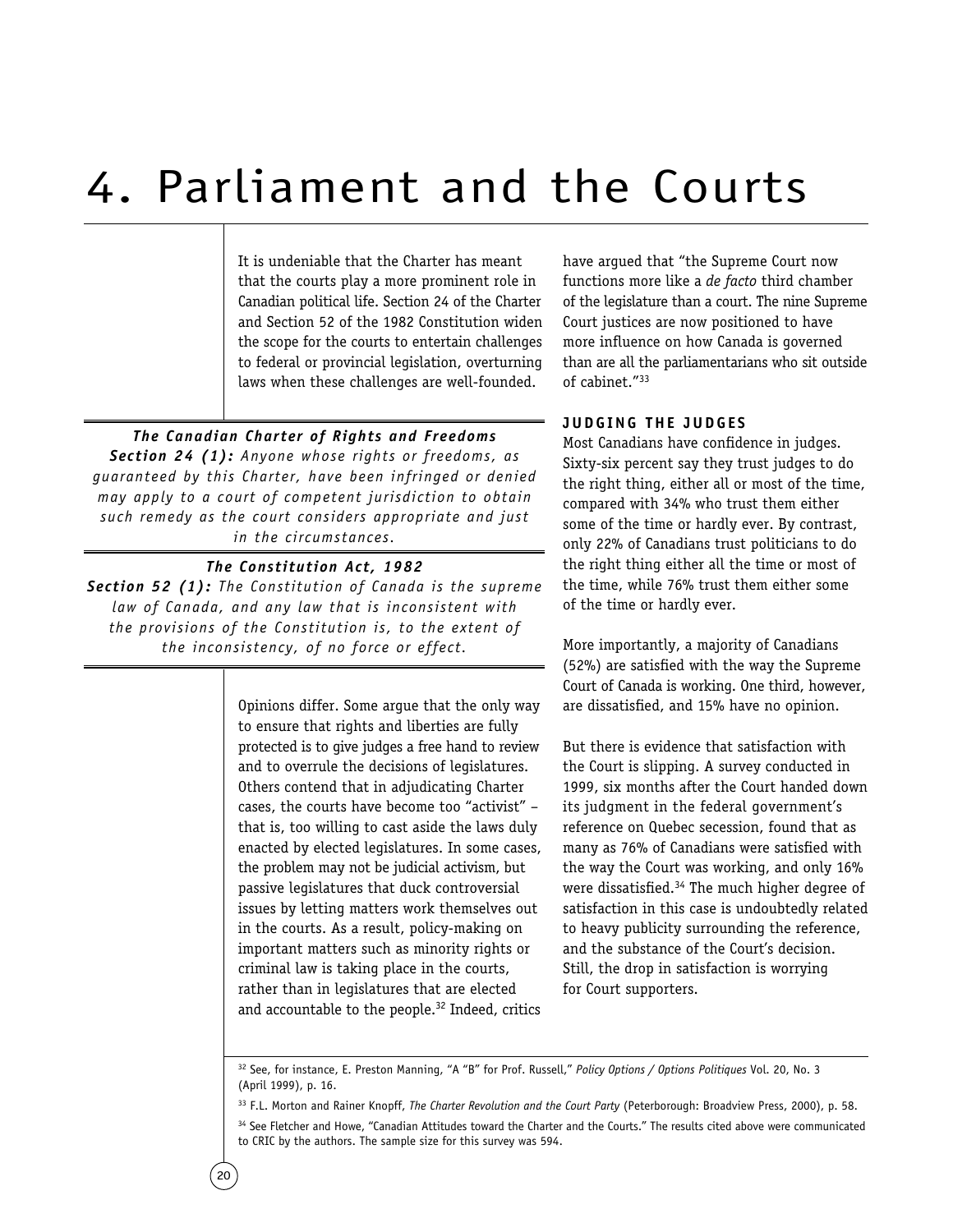Further analysis suggests that, to some extent, satisfaction with the Court is tied to how Canadians feel about their economic prospects or life situation, meaning that in some cases dissatisfaction with the Court may reflect general malaise and not necessarily strongly-held views about how judges interpret the law.

At the same time, satisfaction with the way the Supreme Court is working is also closely tied to attitudes on at least two other issues: gay rights; and the rights of the accused. Those who oppose legalizing same-sex marriage, 35 who think that police are unduly hampered by the need to worry about the rights of criminals, or who favour greater police powers, even at the expense of civil rights, are also more *dissatisfied* with the Court. This suggests that decisions relating to these issues may well have affected the level of support that more socially conservative Canadians have for the Court.

# **AGREEMENT WITH COURT DECISIONS**

That a majority is satisfied with the Supreme Court and trust judges to do the right thing does not mean that Canadians always take the Court's side. Six different questions were asked about specific judgements. The level of agreement with the Court varies considerably from case to case (from 82% to 37%) (SEE TABLE 3).36

This is confirmed by the more detailed analysis in FIGURE 4. Since some of the six questions about specific court decisions were asked to only one-half of the survey sample, each individual respondent was asked four questions

### **TABLE 3 AGREEMENT AND DISAGREEMENT WITH COURT DECISIONS**

| <b>Court Judgment</b>                                      | Agree with Court<br>(%) | Disagree with Court<br>(%) | Sample Size |  |
|------------------------------------------------------------|-------------------------|----------------------------|-------------|--|
| Uphold prohibition<br>of hate litterature                  | 82                      | 16                         | 711         |  |
| Refugee claimants<br>have right to fair hearing            | 78                      | 21                         | 1,402       |  |
| Uphold restrictions<br>on pornography                      | 68                      | 30                         | 691         |  |
| Uphold Aboriginal<br>treaty rights                         | 57                      | 41                         | 1,402       |  |
| Overturn ban on tobacco<br>advertisinq                     | 51                      | 47                         | 715         |  |
| Overturn limit on<br>"third party" election<br>advertisinq | 37                      | 61                         | 687         |  |
|                                                            |                         |                            |             |  |

### **FIGURE 4 AGREEMENT WITH COURT DECISIONS**

Each survey respondent was asked to agree or disagree with four separate decisions taken by the courts. This figure shows the proportion agreeing with none, one, two, three or four of the court decisions about which they were asked.



<sup>&</sup>lt;sup>35</sup> The current survey shows that 53% of Canadians support allowing gay and lesbian couples to marry, while 40% are opposed. The number strongly opposed (21%) is greater than that strongly in favour (15%).

<sup>&</sup>lt;sup>36</sup> In interpreting these figures, we do not place a great deal of weight on the fact that a majority of respondents agreed with the court on five of the six specific questions asked in the survey. The six questions were not intended to be representative of the overall pattern of decision-making by the courts. Arguably, had the questions touched on other cases, the results could have been different. Thus, we are drawing attention only to the responses to the individual cases raised in each of the questions, and to the fact that Canadians on the whole tend to agree with the court in some cases but disagree in others.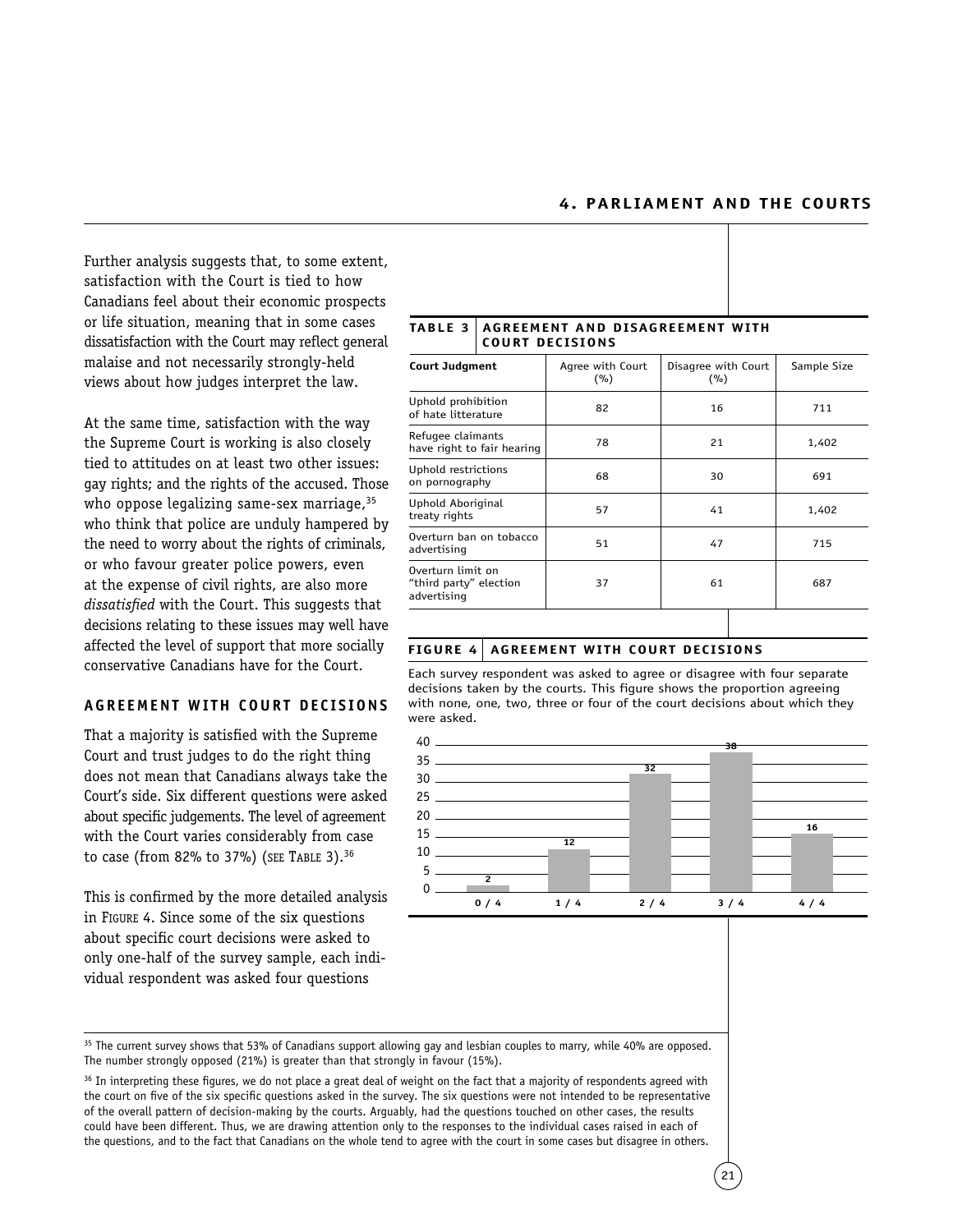# **4. PARLIAMENT AND THE COURTS**

### **TABLE 4 FACTORS INFLUENCING AGREEMENT WITH COURT DECISIONS**

(Table shows the percentage of those holding each view who agree with the Court in a given number of the cases about which they were asked. Note that none of these cases touched on the issues of gay rights or police powers.)

|                                                           | Agree with court in<br>Agree with court in<br>0 or 1 out of 4 cases<br>3 or 4 out of 4 cases |    |  |  |
|-----------------------------------------------------------|----------------------------------------------------------------------------------------------|----|--|--|
| Charter is a good thing                                   | 13                                                                                           | 55 |  |  |
| Charter is a bad thing                                    | 28                                                                                           | 37 |  |  |
| Satisfied with Supreme Court                              | 12                                                                                           | 58 |  |  |
| Dissatisfied with Supreme Court                           | 17                                                                                           | 46 |  |  |
| Support same-sex marriage                                 | 11                                                                                           | 58 |  |  |
| Oppose same-sex marriage                                  | 17                                                                                           | 48 |  |  |
| Respect civil liberties even if<br>some criminals go free | 11                                                                                           | 61 |  |  |
| More police power even if<br>less civil liberties         | 16                                                                                           | 49 |  |  |
|                                                           |                                                                                              |    |  |  |

# **FIGURE 5 WHO DECIDES?**

When Parliament passes a law but the Supreme Court of Canada says it is unconstitutional on the grounds that it conflicts with the Charter of Rights, who should have the final say, Parliament or the Supreme Court?



Source for 1987 and 1999: Fletcher and Howe, "Canadian Attitudes Toward the Charter and the Courts," p.11. Note: the wording of the question asked in these years was slightly different.

22

in total. Very few respondents disagreed with the Court in each of the four cases with which they were presented; relatively few (only 16%) agreed with the Court every time. Eighty-two percent of Canadians agreed with the Court in some instances and disagreed with it in others.

While those who are satisfied with their own life situation are more likely to express general satisfaction with the Court, they are *not* more likely to agree with particular court decisions. But other factors do influence the tendency to agree to disagree with the courts (SEE TABLE 4). Approval of the Charter and levels of satisfaction with the Supreme Court play a role. More specific factors are the respondent's position on same-sex marriage and the need for greater police powers. Those who oppose same-sex marriage and who favour greater police powers, even at the expense of civil liberties – who were earlier seen to be more likely to be dissatisfied with the Court – are also more likely to disagree with the Court's decisions in other kinds of cases that they were asked about. This suggests that some Canadians (albeit a minority) hold values that lead them to be more distrusting of the Court, or at least less inclined to defer to the Court's wisdom in the cases discussed in the survey.

# **THE COURTS VS. PARLIAMENT: WHO DECIDES?**

Whether in the process of interpreting the Charter, the courts have come to play too big a role in making public policy and have encroached on the prerogatives of Parliament and the provincial legislatures has been the object of much debate. Most Canadians, however, are comfortable with the Court acting as the final arbiter: 71% say that if the Supreme Court declares a law unconstitutional because it conflicts with the Charter, the Court, and not Parliament, should have the final say. Only 24% would give Parliament the final say. Moreover, the proportion giving the final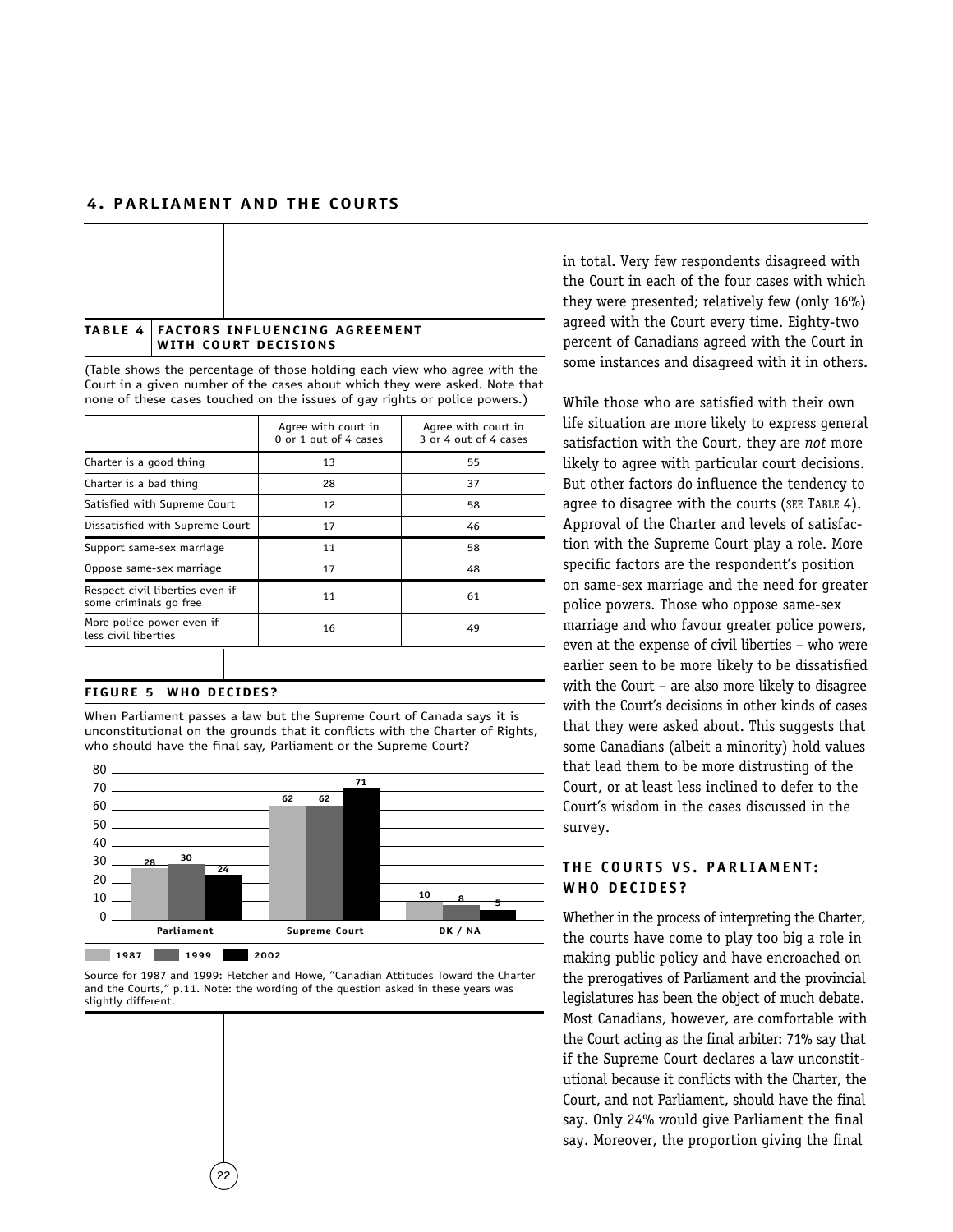say to the Court is larger now than in previous years (SEE FIGURE 5). As the authors of a previous study put it, "Canadians continue to show strong respect for the right of the courts to strike down legislation they deem unconstitutional… [T]here is no evidence that a groundswell of opposition to judicial authority is in the offing."37

# **SECTION 33**

The Supreme Court of Canada does not always have the final say. Section 33 – the famous "override" or "notwithstanding" clause of the Charter — allows Parliament or a provincial legislature to temporarily suspend the application of certain other sections of the Charter to uphold a law that, otherwise, would be found to be unconstitutional because it violates one of those sections.<sup>38</sup> In some cases, Section 33 allows Parliament (or a provincial legislature) to re-enact a law that the courts have thrown out. This happened in Quebec in 1988, when the provincial government invoked Section 33 to pass its French-only outdoor sign law, even though the Supreme Court had declared that such a law violated the right to freedom of expression.

Some have speculated that, outside Quebec at least, Section 33 has become unusable because public commitment to the Charter is so strong.<sup>39</sup> Any attempt by a government to override Charter rights would be political suicide.40

# *The Canadian Charter of Rights and Freedoms Section 33 (1): Parliament or the legislature of a province may expressly declare in an Act of Parliament or of the legislature, as the case may be, that the Act or a provision thereof shall operate notwithstanding a provision included in section 2 or sections 7 to 15 of this Charter.*

*(2) An Act or a provision of an Act in respect of which a declaration made under this section is in effect shall have such operation as it would have but for the provision of this Charter referred to in the declaration.* 

*(3) A declaration made under subsection (1) shall cease to have effect five years after it comes into force or on such earlier date as may be specified in the declaration.* 

*(4) Parliament or the legislature of a province may re-enact a declaration made under subsection (1).* 

*(5) Subsection (3) applies in respect of a re-enactment made under subsection (4).*

<sup>&</sup>lt;sup>37</sup> Fletcher and Howe, "Canadian Attitudes toward the Charter and the Courts," p. 25.

<sup>&</sup>lt;sup>38</sup> Section 33 can be invoked to override the Charter's quarantee of fundamental freedoms (Section 2), legal rights (Sections 7 to 14), and equality rights (Section 15).

<sup>&</sup>lt;sup>39</sup> Howard Leeson argues that "section 33 now appears to be a paper tiger. It may become the equivalent of the powers of reservation and disallowance, available in theory, but not used in practice." Leeson, however, doubts that the public opposition is main reason why legislatures have shied away from using Section 33. See Howard Leeson, *"Section 33, the Notwithstanding Clause: A Paper Tiger?"* Choices Vol. 6, No 4 (June 2000), pp. 17-20. Available on the website of the Institute for Research on Public Policy at www.irpp.org. Christopher Manfredi gives more weight to public disapproval of the Section. See Manfredi, *Judicial Power and the Charter*, pp. 181-188.

<sup>&</sup>lt;sup>40</sup> This view was strengthened after the experience of the Alberta government, which in 1998 announced that it would invoke the notwithstanding clause to pre-empt legal challenges to a law establishing a monetary limit to the amount of compensation to be paid to mentally handicapped Albertans who had been sterilized without their consent. The public reaction against the intended use of Section 33 was so swift and strong that the government withdrew the proposal the next day.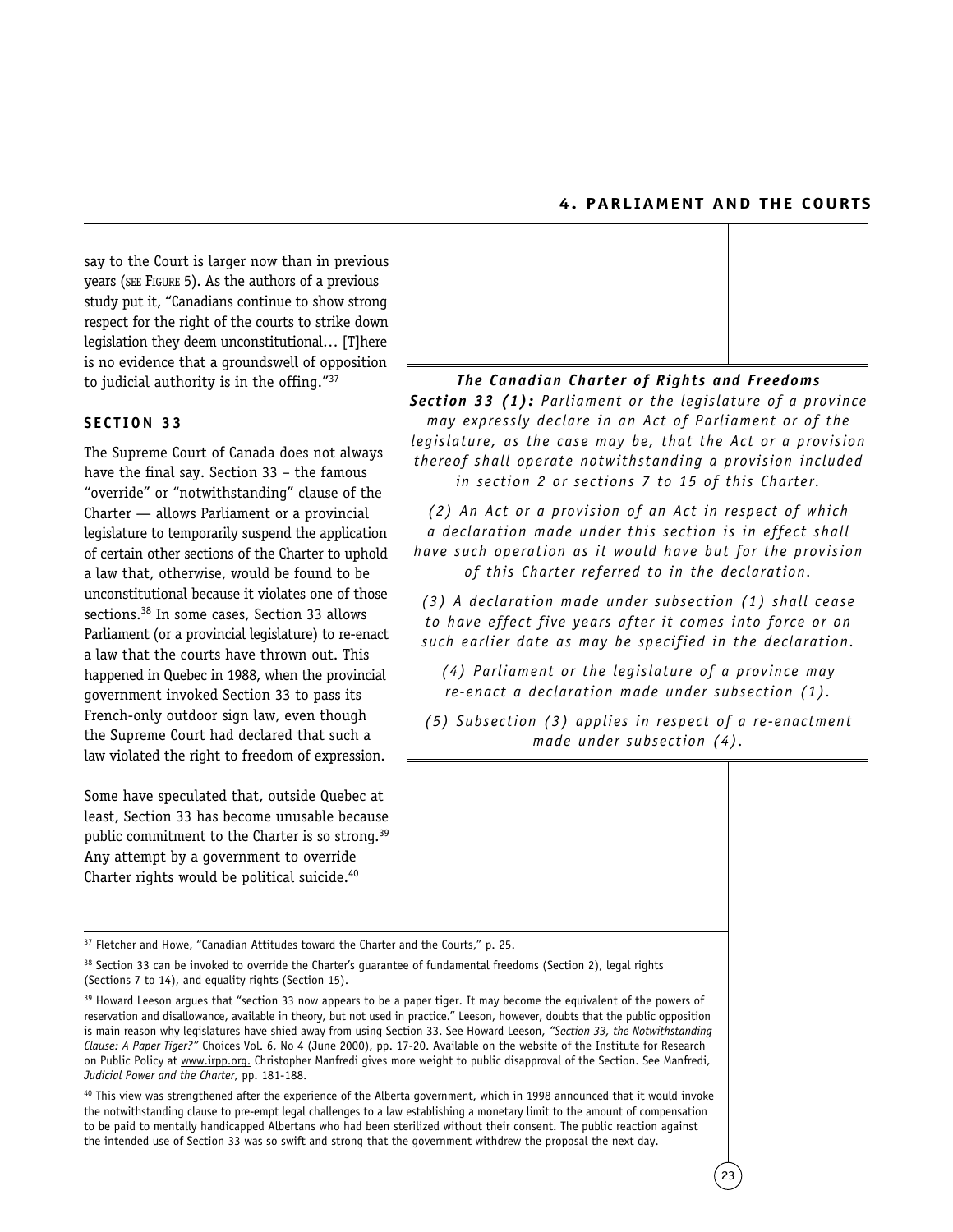# **4. PARLIAMENT AND THE COURTS**

The survey suggests that the extent of public opposition to Section 33 may be overstated.

A majority of Canadians (54%) *do not* think that governments should be able to overrule the courts by passing a law that the courts have declared unconstitutional because it violates the Charter of Rights and Freedoms. But a sizeable minority (41%) think that governments *should* have this power, meaning that Canadians are as divided on the issue as are the country's legal experts. Here are some key survey findings about Section 33:

- There is no significant regional difference of opinion on this question. However, given the Quebec Government's past use of Section 33, it is notable that Quebecers are among those most *opposed* (57%) to the override clause in the Charter. Supporters of Quebec independence are even more opposed than other Quebecers.
- Women are more opposed to the override than men. Fifty-eight percent of women think that governments should not have this power, compared to 35% who think that they should. Men are more evenly divided, with 50% opposing the power and 48% supporting it.

# TABLE 5 SAME-SEX MARRIAGE AND SECTION 33

24

If the Supreme Court said that the government had to give gays and lesbians the right to be married, do you think that the government should or should not use its power to overrule the Court's decision?

|                                             | Average for all<br>respondents | Respondents who<br>support allowing<br>gay and lesbian<br>couples to marry | Respondents who<br>oppose allowing<br>qay and lesbian<br>couples to marry |
|---------------------------------------------|--------------------------------|----------------------------------------------------------------------------|---------------------------------------------------------------------------|
| Government should<br>overrule the Court     | 28%                            | 12%                                                                        | 51%                                                                       |
| Government should not<br>overrule the Court | 67%                            | 85%                                                                        | 44%                                                                       |

- Support for the override is more pronounced among those who are most likely to be uncomfortable with certain aspects of the Charter and the courts' interpretation of its meaning. Specifically, support is higher among those who think the Charter goes too far in protecting the rights of minority groups or of women, or among those opposed to the Charter prohibiting discrimination on the grounds of sexual orientation.
- 23% of those who would give the final say to Parliament where laws conflict with the Charter think that Parliament *should not* have the power to pass a law that the courts have declared unconstitutional. These respondents change their minds about Parliament having the "final say" when it is made clear that this means Parliament would be allowed to overrule court decisions.
- By the same token, 32% of those who say that the Supreme Court should have the final say believe, nevertheless, that governments should have override authority — suggesting that these respondents believe that there can be exceptions to the general rule.

Beyond what respondents think about Section 33 in principle, two further questions were asked to examine attitudes about the override in practice. The first was:

*If the Supreme Court said that the government had to give gays and lesbians the right to be married, do you think that the government should or should not use its power to overrule the court's decision?*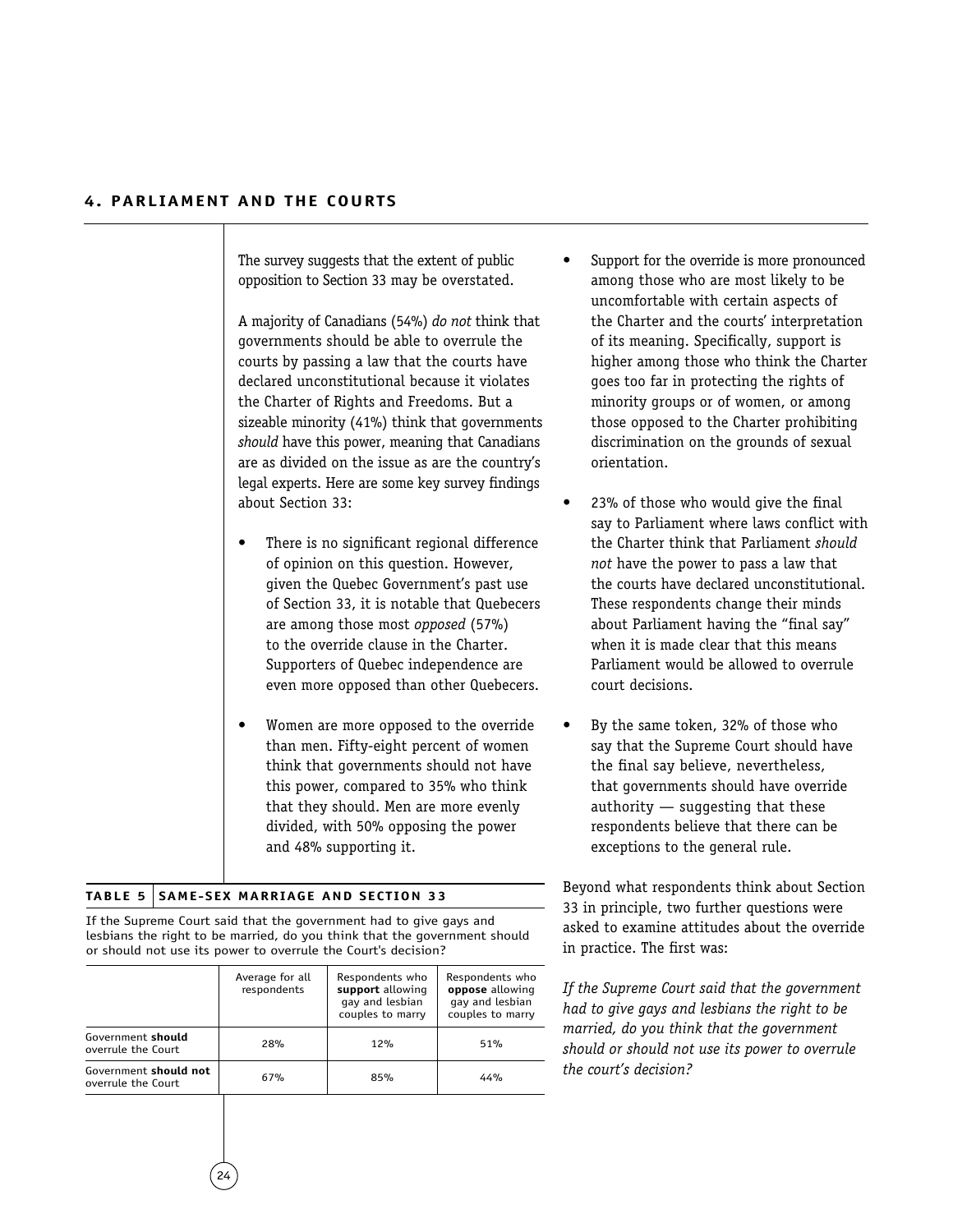# **4. PARLIAMENT AND THE COURTS**

Sixty-seven percent reply that the government should not overrule the Court, while 28% say it should. Those who oppose same-sex marriage are much more likely to say the government should override a court decision allowing it (SEE TABLE 5). At the same time, however, 44% of those who oppose same-sex marriage reject the idea that the government should use its power to overrule the courts in this case.

The second question read as follows:

*If the Supreme Court said that the government's new anti-terrorism law violated some civil liberties, do you think that the government should or should not use its power to overrule the Court's decision?*

A majority (55%) say that the government should overrule the courts, while 40% say it should not. (While a majority favour using Section 33, civil libertarians might be reassured that, even in the present context of heightened concerns about terrorism, two in five would not allow the government to overrule a court decision striking down the anti-terrorism law.) The government's use of its power to overrule the courts *in this specific case* is supported by 44% of those who opposed Section 33 in principle.

### **FIGURE 6 THE USE OF SECTION 33**

Should government have the power to overrule the courts (in principle)? Should government overrule court decision allowing same-sex marriage? Should government overrule court decision striking down anti-terrorism law?



Three important conclusions can be drawn:

- **1.** Opinions about Section 33 vary depending on the issue at hand (SEE FIGURE 6).
- **2.** It may be wrong to assume that a government's use of the override will necessarily put it at odds with public opinion. A majority opposes the use of Section 33 in principle, but not always in practice.
- **3.** The public is quite divided on using Section 33. The majority opposing it, in principle, is small, as is the majority who support its use in the case of the anti-terrorism law.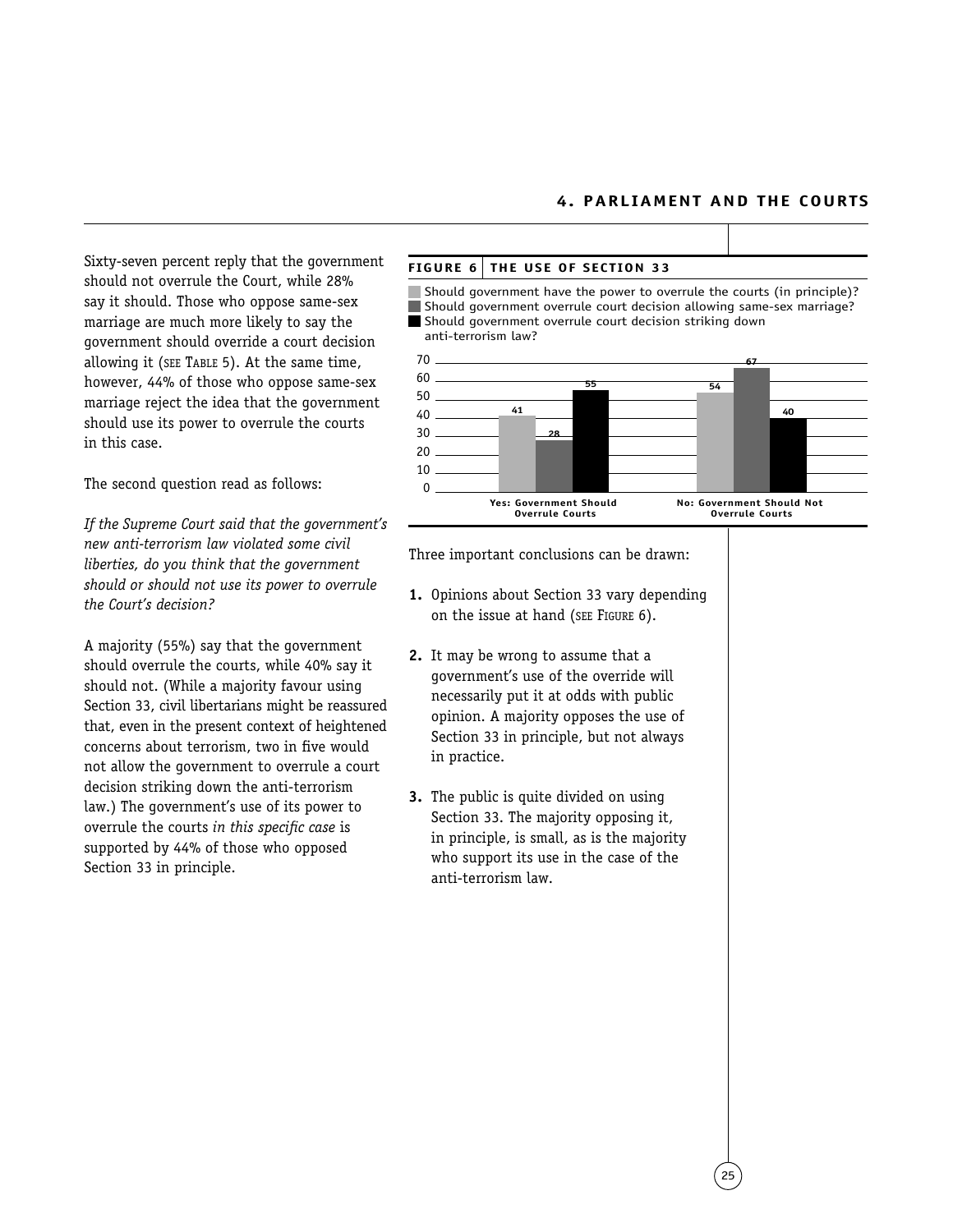# 5. Does the Charter Go too Far?

While Canadians are almost unanimous in saying that the Charter is a good thing for the country, some might also be anxious about the extent to which it has been used by certain groups to advance their particular interests. There may also be growing anxiety about how Canadian society and politics have changed as a result of the accentuated "rights consciousness" fostered by the Charter. This section explores these hypotheses.

### **FIGURE 7 THE CHARTER: TOO FAR, OR NOT FAR ENOUGH?**

In your opinion, does the Charter of Rights and Freedoms go too far, not far enough, or just far enough to protect the rights or each of the following?



# **EQUALITY RIGHTS**

Canadians *do not* think the Charter unduly favours those groups who have relied on it to protect their equality rights. Respondents were asked whether the Charter goes too far, not far enough, or just far enough to protect the rights of minority groups and of women. In each case, a majority says the Charter goes just far enough, and a sizeable minority – between one-quarter and one-third – says it does not go far enough (SEE FIGURE 7). Very few people think the Charter goes too far in protecting the rights of minority groups or women.

Previous surveys by Environics have shown that most Canadians believe that the Charter has improved the rights of minority groups, but only a minority say the same is true of their own personal rights.<sup>41</sup> The present survey adds that a majority of Canadians agree that the level of protection that the Charter has provided to minority groups is appropriate. In fact, 24% would like the Charter to go *further* in protecting these groups. Thus, if Canadians feel that the Charter has been of particular benefit to the rights of minority groups, it is likely that they believe that these groups are most in need of protection. Indeed, only 6% say the Charter goes too far in protecting the rights of women. This figure can be seen as a strong vote of confidence, especially in light of the publicity generated by Charter cases relating to matters such as human reproduction, pornography, and prosecution of those charged with sexual assault.

# **LEGAL RIGHTS**

Some of the harshest criticism leveled against the Charter and the courts' interpretations of its provisions relates to protections afforded to suspected criminals. Disbelief and outrage have been fueled by the occasional dismissal of charges against an accused on the basis of what many see as a "technicality," such as a minor transgression of Charter rights by the police or the prosecution. Such instances have prompted critics to argue that such court rulings have "transformed" criminal justice procedures "to the chagrin of the police and to the delight of criminal lawyers and their clients."42

<sup>&</sup>lt;sup>41</sup> In 1999, for instance, 61% said that the rights of minority groups had improved as a result of the Charter of Rights and Freedoms, while 20% said they had not changed and only 7% said they had deteriorated. When asked about their own personal rights, 26% said they had improved, 40% said they had not changed, and 15% said they had deteriorated. Source: Environics Research Group.

<sup>42</sup> Morton and Knopff, *Charter Revolution*, p. 20. Similarly, Alex Macdonald alleges that law enforcement officers "have had their daily work hamstrung" as the Charter rights of accused are "propped up to extraordinary heights" by judges allergic to common sense. Macdonald, *Outrage*, p. 29 and 56.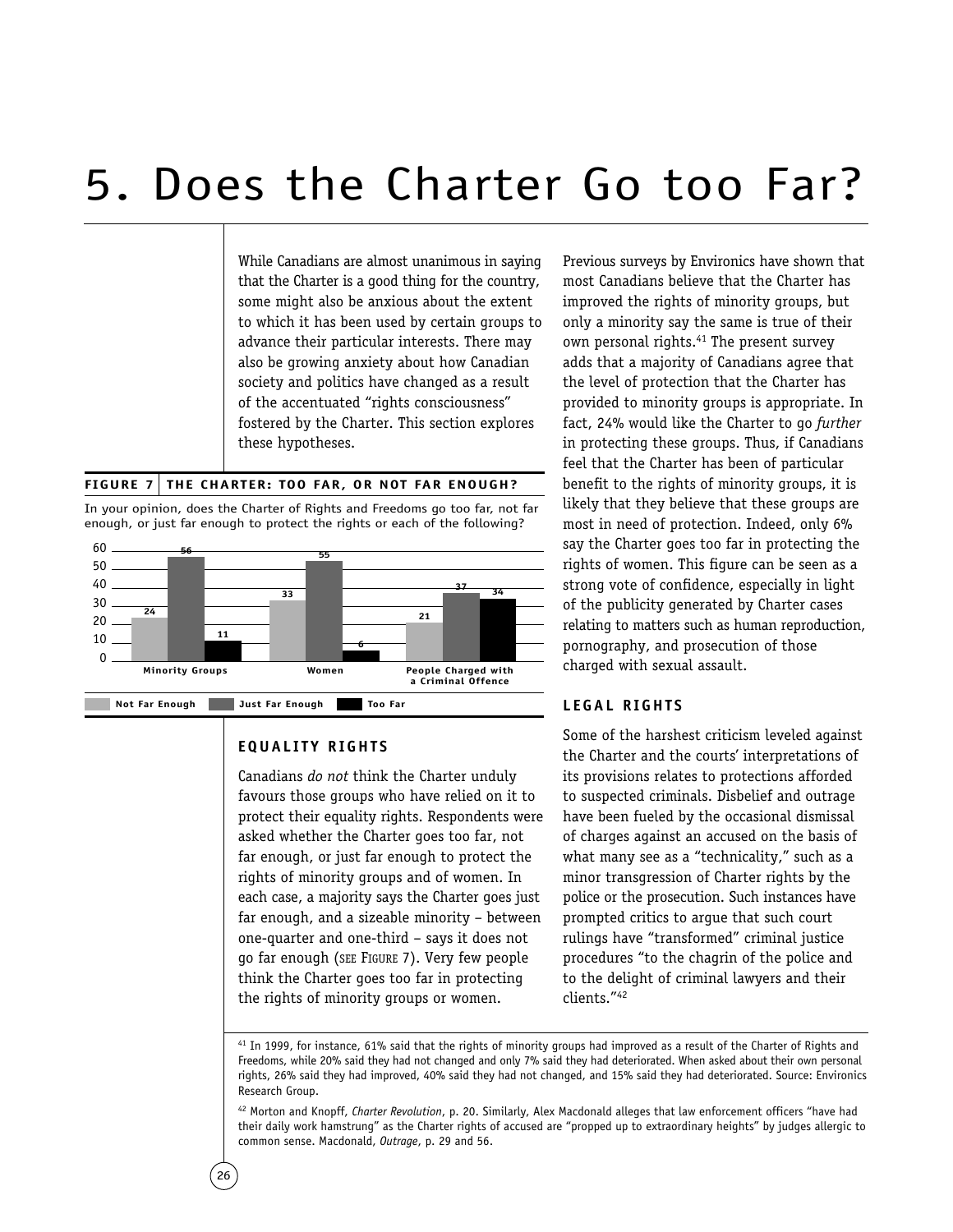As shown above in FIGURE 7, however, only one in three Canadians say that the Charter goes too far in protecting the rights of people charged with a criminal offence. Still, this represents many more than those who think that the Charter goes too far to protect minority groups or women, indicating that the issue of legal rights raises more concerns that does that of equality rights.

In fact, there is ample evidence that the public sympathizes with the police in the fight against crime:

- First, the public trusts the police more than judges and politicians. Almost threequarters of Canadians trust the police to do the right thing either all or most of the time (SEE FIGURE 8).
- Second, 69% of Canadians agree with the statement that "one reason there is so much crime in Canada is that the police and the courts have to spend too much time worrying about the rights of criminals." Only 29% disagree.
- Finally, the most revealing finding is that a majority (56%) is prepared to give the police more power to detect and arrest criminals, *even if that means that the civil rights of some Canadians might not be respected.* Forty-one percent take the opposite view, preferring that the police respect everyone's civil rights, even of that means that some criminals might escape detection.

# **5. DOES THE CHARTER GO TOO FAR?**

### **FIGURE 8 A MATTER OF TRUST**

Do you trust each of the following to do the right thing all the time, most of the time, some of the time, or hardly ever?



These results support an earlier study which found "overwhelming evidence of opposition to judicial decisions" that had the effect of limiting the police's ability to obtain evidence against criminal suspects.<sup>43</sup> And the readiness to compromise on legal rights in order to empower the police contrasts sharply with the survey's finding of much stronger public support for Charter protections of minority or equality rights.

On the other hand, as we have seen, rather than thinking that criminal suspects as a rule have too many rights, a majority of Canadians (57%) say that the Charter either goes *just far enough* or *not far enough* to protect the rights of those charged with a criminal offence. Moreover, two out of five would prefer to see the police uphold civil rights, even at the cost some criminals going free. And, earlier in the paper, we noted that 78% percent of Canadians say that the police should not be allowed to enter and search someone's home or office without a search warrant. This question, however, was asked of only one-half of survey respondents.

<sup>43</sup> Fletcher and Howe, "Canadian Attitudes toward the Charter and the Courts," p. 37.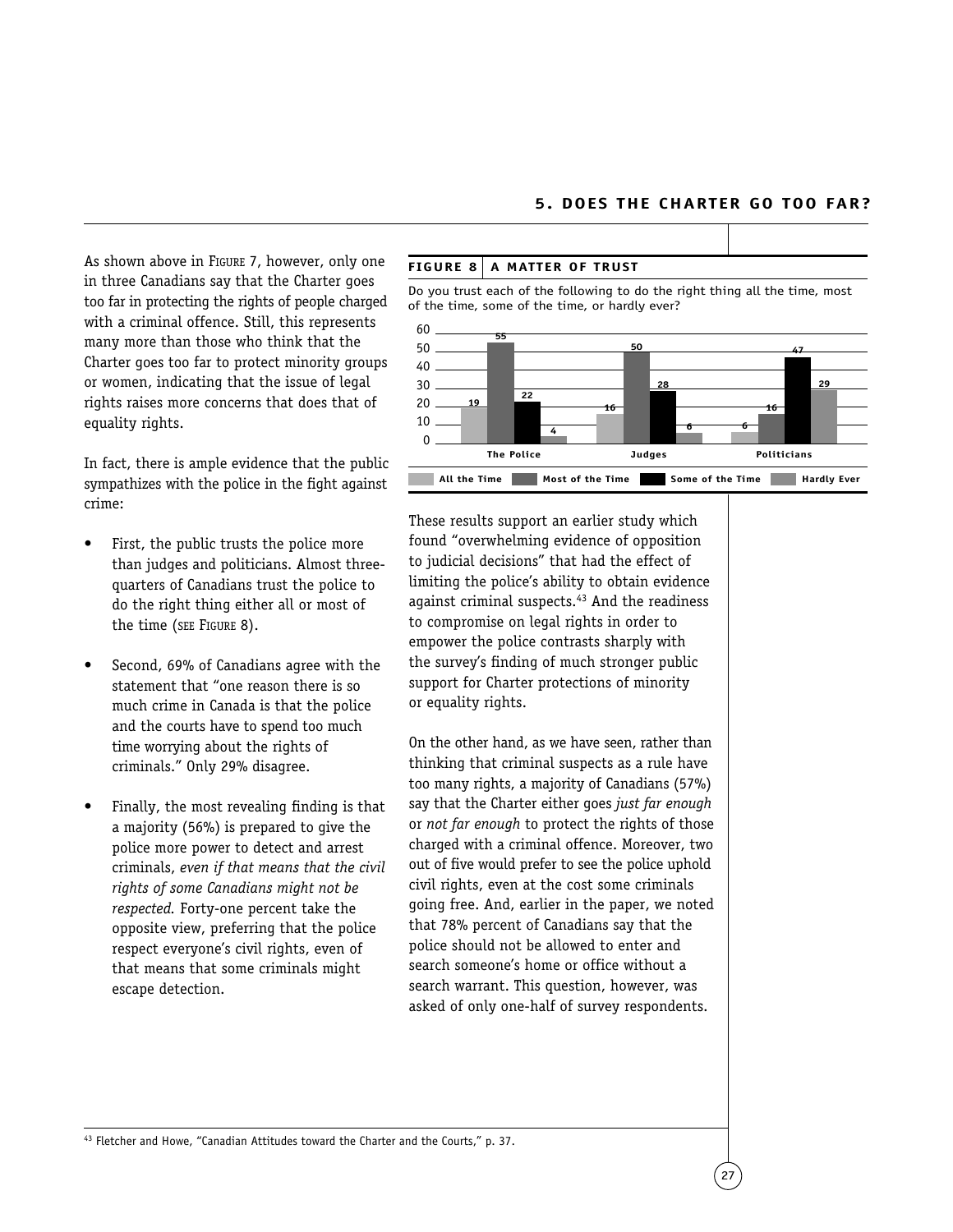The other half was asked about searches of a *suspected criminal's* home or office. In this case, 65% say that police should not be allowed to search without a warrant. Although fewer people would restrict police powers in a case involving someone suspected of a crime, almost two thirds would prohibit what the courts would surely view as an unreasonable search of a suspect's home or office.

*The Canadian Charter of Rights and Freedoms Section 8: Everyone has the right to be secure against unreasonable search or seizure.* 

> It is wrong to conclude, therefore, that the public does not support the Charter's protection of legal rights. It is perhaps more accurate to recognize that the public supports these rights in principle, but not always in practice. Canadians will continue to be frustrated in cases where they perceive that an overly legalistic interpretation of rights unduly limits the ability of the police and the courts to arrest, prosecute and convict genuine criminals. In the context of this frustration, they will be willing to compromise rights in return for security.

# **COMMON VALUES?**

The Charter was intended to do more than protect rights and liberties. Many of its supporters hoped it would also "strengthen the country's unity by basing the sovereignty of the Canadian people on a set of values common to all."44 But critics argue that, in practice, the Charter has been divisive, fracturing the country into rights-seeking groups who eschew political compromise in favour of winner-take-all court battles. The result has been to "embitter politics" and to leave Canadians "less of a single people" than we were before.<sup>45</sup>

In view of this argument, respondents were read the following two statements about the Charter, and asked to state which was closer to their own view:

- *1) the Charter's protection of our rights and freedoms has united Canadians because we have become more aware of the values that we have in common; or*
- *2) the Charter of Rights and Freedoms has divided Canadians because we have become too willing to push for our own particular rights regardless of the views of other people.*

A majority (55%) says that the Charter has united Canadians by making us more aware of common values. However, 39% say that it has divided us, as we have become too focused on our own particular rights. The modest majority seeing the Charter as more unifying than divisive contrasts with the overwhelming majority who would say that it is important to Canadian identity and that it is a good thing for the country.

<sup>44</sup> Pierre Elliott Trudeau, "The Values of a Just Society," in Thomas S. Axworthy and Pierre Elliott Trudeau, eds., *Towards A Just Society: The Trudeau Years* (Markham: Viking, 1990), p. 363.

28

<sup>45</sup> Morton and Knopff, *Charter Revolution*, pp. 150-51; 166.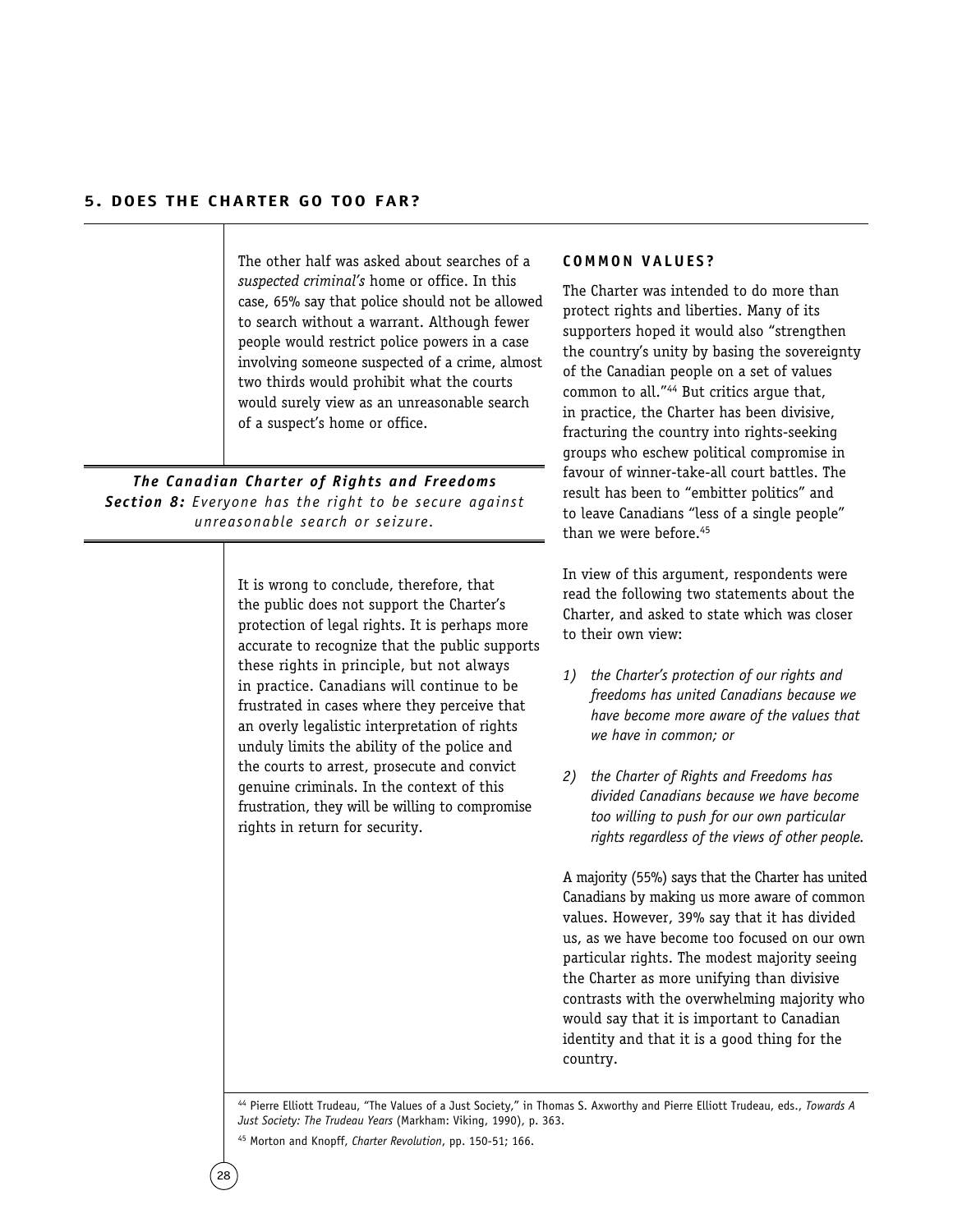# **5. DOES THE CHARTER GO TOO FAR?**

Views about the unifying or divisive effect of the Charter are closely linked to attitudes about a wide range of specific issues relating to rights and freedoms.<sup>46</sup>

The tendency to say that the Charter has united Canadians is higher among those who:

- Insist that the police should respect civil rights, even if some criminals might escape arrest;
- Disagree that the Charter goes too far to protect the rights of minority groups;
- Favour allowing gay and lesbian couples to marry;
- Agree with the Court that the Charter should prohibit discrimination against gays and lesbians;
- Approve of the clause in the Charter relating to multiculturalism;
- Agree with the Court's decision to uphold Aboriginal treaty rights;
- Say that it is important to preserve English and French as Canada's two official languages;
- Agree that French Canadians living outside Quebec should have the right to federal government services available in French;
- Favour the constitutional recognition of Quebec's unique character.

Those who take the opposing view are more likely to say that the Charter has divided Canadians because we have become too willing to push for our own particular rights regardless of the views of others.

Thus, those who are less likely to say that the Charter has made us more aware of our "common values" – such as bilingualism, multiculturalism, equality rights, minority rights, and civil liberties — are precisely those who are less likely to agree that those values are in fact commonly held. There is a constituency of people within Canada who, because of their views, are concerned about the direction in which the Charter (and judicial interpretation of Charter rights) is taking the country. What the present study cannot tell us – and what future research should address — is whether this constituency is growing or shrinking with time.<sup>47</sup>

While this finding is important, it should not overshadow the strong overall support for the Charter and its provisions. Nor should it eclipse the majority view that the Charter does not "go too far," and, in fact, has united Canadians, making them more aware of common values.

<sup>46</sup> Also, those who are less optimistic about the economy and less secure about their own employment are less likely to see the Charter as promoting unity.

<sup>&</sup>lt;sup>47</sup> There are indications, however, that over time, Canadians are becoming more supportive of some of the values just mentioned. For instance, Canadians as a whole are becoming more liberal in their attitudes towards homosexuality (see Bricker and Greenspon, *Searching for Certainty*, pp. 267-68). Note that, according to the survey under consideration here, support for a Charter prohibition against discrimination on the basis on sexual orientation is much greater than that measured by Environics in the mid-1990s. Environics also confirms that support for "bilingualism in all of Canada" is higher today than at any time in the previous 25 years (source: Environics Research Group).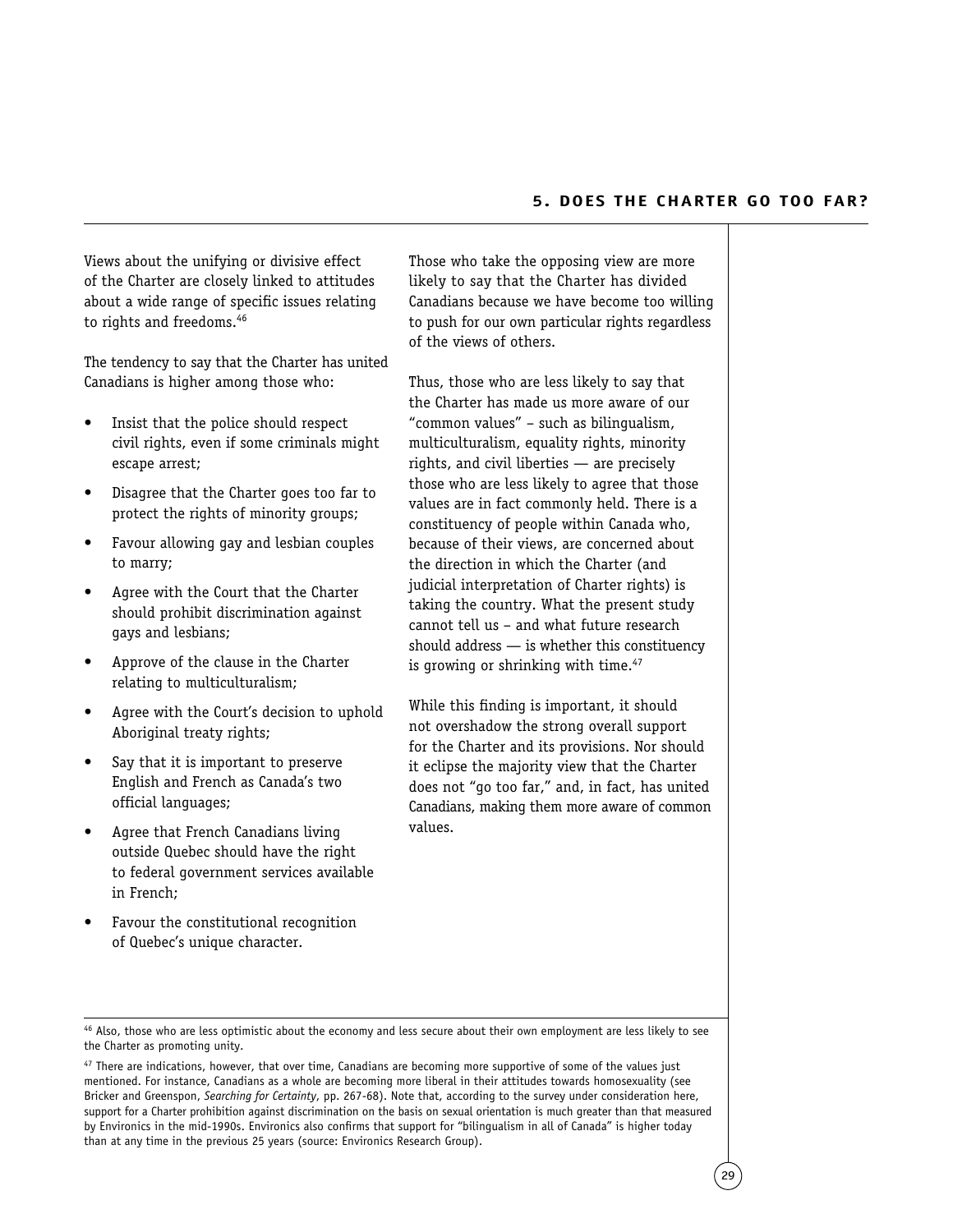# 6. National Unity Revisited

One of the most important findings of the survey is the lack of any significant regional differences of opinion on the Charter's legitimacy or the relationship between Parliament and the courts. Canadians in each of the country's major regions have the similar views on these key issues: whether the Charter is a good thing for Canada; whether Parliament or the Supreme Court should have the final say when laws conflict with the Charter; whether Parliament should have the power to overrule the Court's decisions; and on whether the way the Supreme Court is working is satisfactory (SEE FIGURE 9).

**FIGURE 9 OPINION ON THE CHARTER AND THE COURTS, BY REGION**



| (PERCENTAGE AGREEING WITH EITHER STATEMENT)                                                                                               |    |                             |    |      |
|-------------------------------------------------------------------------------------------------------------------------------------------|----|-----------------------------|----|------|
|                                                                                                                                           |    | Atlantic   Quebec   Ontario |    | West |
| Both freedom and equality are important.<br>But I consider <b>personal freedom</b> to be more<br>important, that is, everyone can live in | 51 | 39                          | 54 | 54   |

| freedom and develop without hindrance.                                                                                                                                                    |    |    |    |  |
|-------------------------------------------------------------------------------------------------------------------------------------------------------------------------------------------|----|----|----|--|
| Both freedom and equality are important.<br>But I consider <b>equality</b> to be more important,<br>that is, nobody is underprivileged and social<br>class differences are not so strong. | 40 | 59 | 43 |  |

30

It would appear that the Charter and the role of the courts are not regionally divisive issues. What's more, large majorities in every region support Charter principles relating to bilingualism and minority language education rights, multiculturalism, the acceptability of "reasonable limits" on freedom of expression, and the prohibition of police searches without a search warrant. The Charter does indeed speak to certain fundamental values upon which all Canadians can agree.

If we look more closely at the other results of the survey, however, some distinct regional patterns do emerge.

First, Quebecers tend to be more supportive of equality as a principle, and of groups seeking greater equality in practice. Quebecers are much more likely than other Canadians to say that equality is more important that personal freedom (SEE TABLE 6).

Quebecers are also more likely to favour allowing same-sex marriage, to support the prohibition of discrimination against gays and lesbians, and to say that the Charter has not gone far enough to protect minorities and women (SEE FIGURE 10). Western Canadians are least supportive of "gay rights," and are least likely to say the Charter has not gone far enough to protect minority groups and women. The degree of regional difference should not be exaggerated, however. In the case of Charter protection for gays and lesbians, for instance, a majority in all regions agree.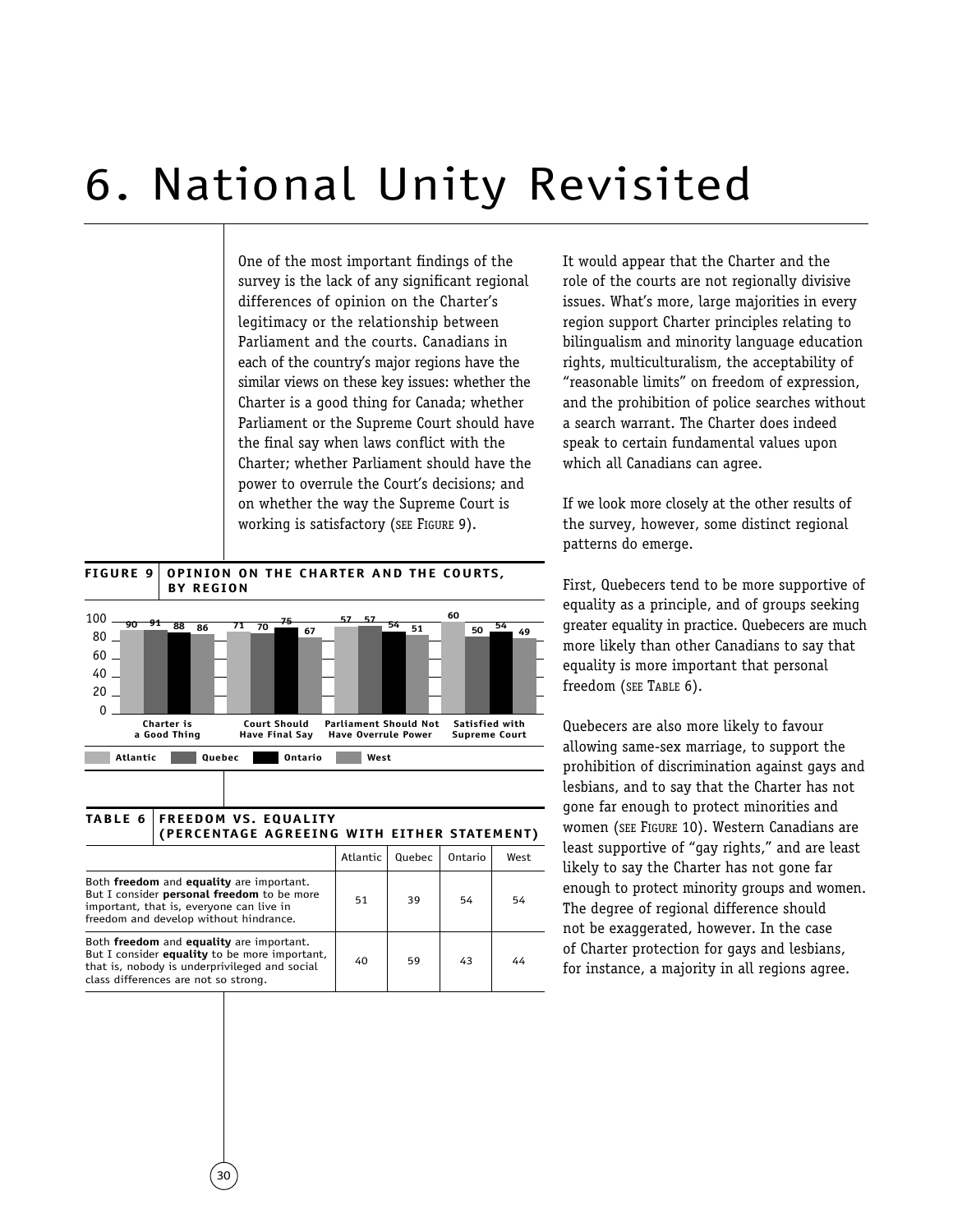# **6. NATIONAL UNITY REVISITED**

Quebecers also take a somewhat different view of police powers and civil liberties.<sup>48</sup> For example:

- 61% agree that one reason there is so much crime in Canada is that the police and the courts have to spend too much time worrying about the rights of criminals, compared to 72% of Canadians living in the other nine provinces;
- 71% say that the police *should not* be allowed to enter and search a criminal suspect's home or office without a search warrant, compared with 63% of those outside Quebec;
- 57% think that it is all right for the federal government to suspend civil liberties in times of national emergency, compared with 68% outside Quebec;
- 85% agree with the court decision giving refugee claimants the right to a fair hearing, compared with 75% outside Quebec;

Quebecers are also much less trusting of the police and of judges than are other Canadians, and less likely to say that it is *very* important to strengthen respect and obedience to authority.

The tendency of Quebecers to be more supportive of civil liberties is apparent in all but two cases. The more widely held view in Quebec that the Charter goes too far to protect the rights of people charged with a criminal offence may be shaped by the ongoing debate in the province about whether the Charter places too many



obstacles in the way of the fight against organized crime. And Quebecers are just as likely as other Canadians to agree that the government should have the power to overrule the courts, should the courts find that the new anti-terrorism law violates some civil liberties.

Finally, while it is true that there are no significant regional divisions in attitudes on the Charter, it is worth noting that western Canadians, particularly those living in the Prairie provinces, appear least satisfied. Only 48% of Prairie residents say that it has united Canadians by making them more aware of the values held in common, compared with 57% of those in the other provinces. Forty-eight percent of Prairie residents are satisfied with the way the Supreme Court is working while 43% are dissatisfied, whereas 53% of other Canadians are satisfied and 31% are dissatisfied. The question for future research is whether, in time, this difference of opinion will narrow or widen.

<sup>48</sup> Quebec is singled out for attention here because the responses of Quebecers *to these particular questions* are consistently different from those of Canadians in other regions. On these questions, Canadians from the Atlantic provinces, Ontario and the West give similar responses.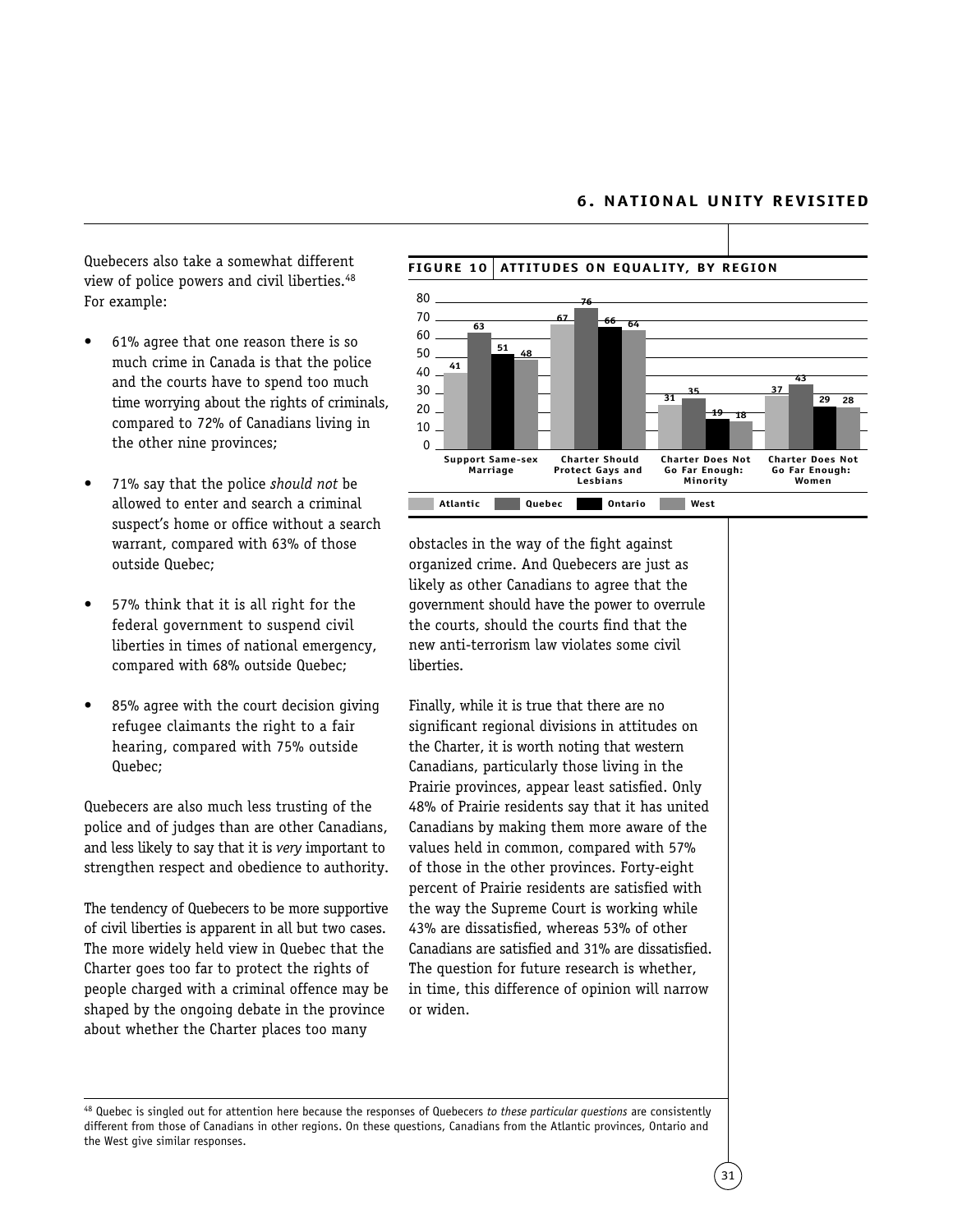# A Final Word

32

A central objective for the framers of the Charter was to strengthen national unity by focusing Canadians of all backgrounds on the political values they hold in common. The survey provides dramatic proof that they succeeded. The Charter speaks to values widely shared by Canadians, and in the space of two decades, it has become an important symbol of national identity. Moreover, what Canadians like most about the Charter are precisely those aspects that underpin the maintenance of unity – protection of official languages, multiculturalism, and equality rights. The Charter defines the very ideal of Canada: a pluralist, inclusive and tolerant country, one in which all citizens can feel equally at home.

Certainly, the Charter, and the courts' interpretations of its clauses, will generate ever more controversy. Modern societies currently are grappling with difficult issues: advances in medical research; the impacts of information technology; changes in family structure and relationships; the evolution of social mores; political mobilization of disadvantaged groups of citizens; and the growing sophistication of criminals and terrorists. Government attempts to confront these challenges inevitably will spark heated debates about appropriate limits to fundamental freedoms and equality rights. In Canada, these will revolve around the Charter. This raises a question: Will the Charter emerge from these debates as the same kind of rallying point for Canadians that it became during its first two decades?